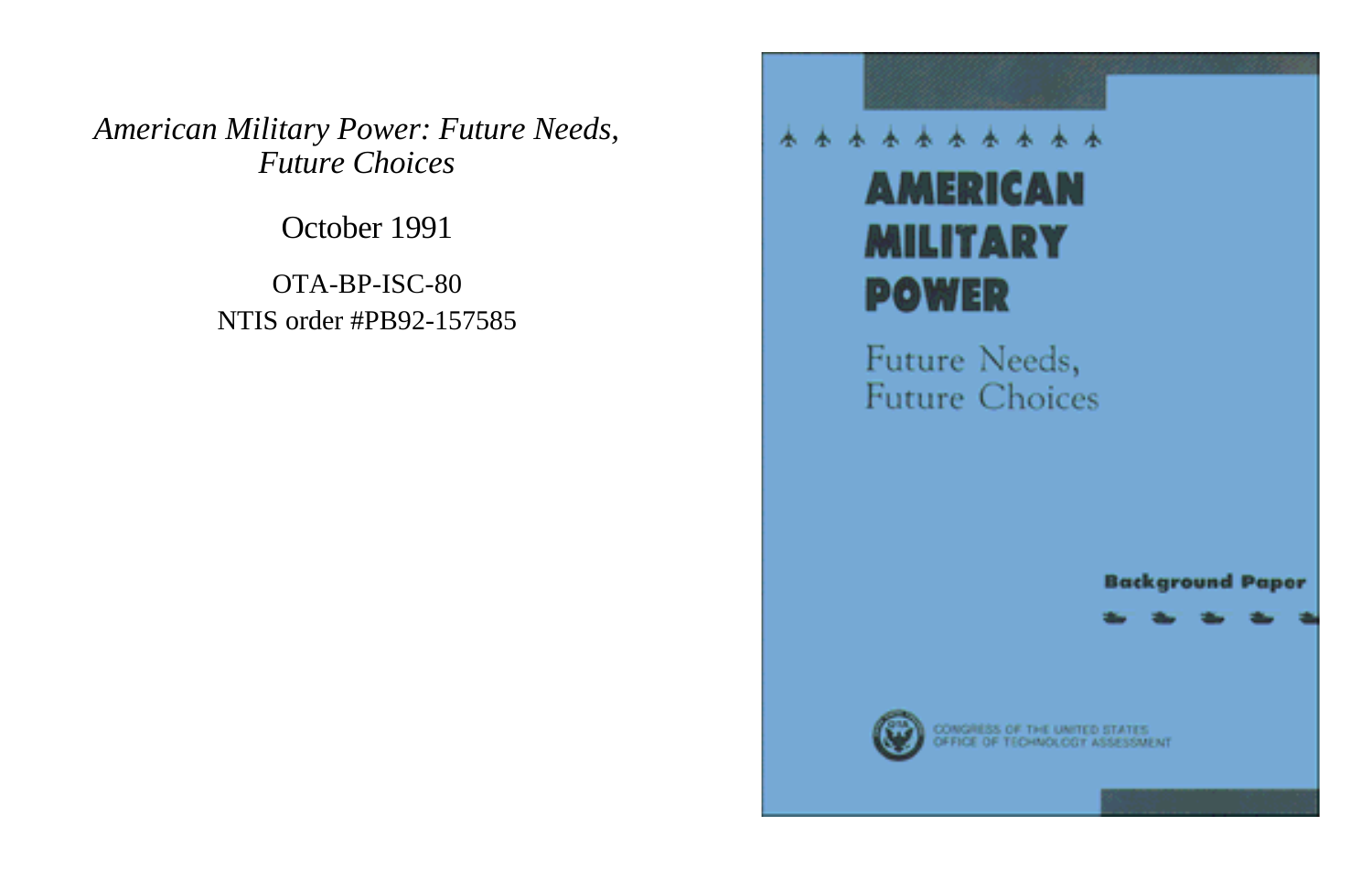Recommended Citation: '

U.S. Congress, Office of Technology Assessment, *American Military Power: Future Needs, Future Choices-Background Paper, OTA-BP-ISC-80* (Washington, DC: U.S. Government Printing Office, October 1991).

> For sale by the U.S. Government Printing Office Superintendent of Documents, Mail Stop: SSOP, Washington, DC 20402-9328" ISBN **0-16 -035962-7**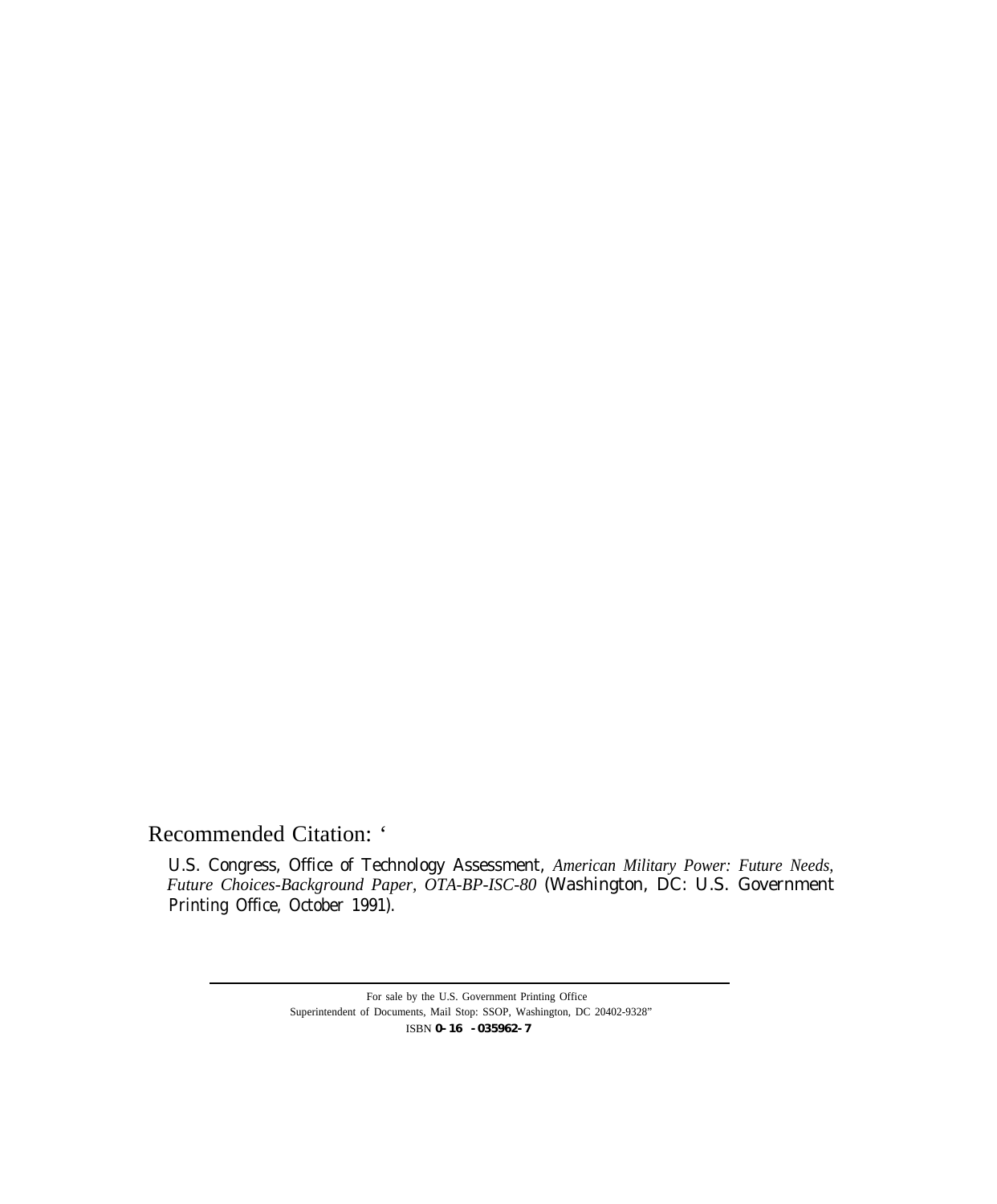## **Foreword**

America's global security environment is changing profoundly, pushing the country toward a fundamental reevaluation of its military requirements and those of the supporting defense technology and industrial base. If U.S.-Soviet relations do not deteriorate, defense procurement could accelerate its present decline through the end of the decade. The Office of Technology Assessment has been asked to conduct an assessment of what form the future defense technology and industrial base might take. An essential first step in any evaluation of the defense base is understanding what military forces it will support and what those forces may be called upon to accomplish. Many of the characteristics of the U.S. military forces and the defense industry that supports them arose because of the unique security requirements of the last 40 years. Given the extraordinary new environment, the assumptions that led to today's military and industrial structure requires careful and continuing review. What threats the Nation faces, the role of force, the context of regional conflict, even the definition of ''security,' must be reevaluated.

This background paper, part of OTA's ongoing assessment of the future defense technology and industrial base, outlines some of the issues of importance for making choices about the future nature and role of U.S. armed forces, and suggests how these choices will affect defense base requirements. The final report of the assessment, to be delivered in the spring of 1992, will address specific policy options arising from the strategic choices and tactical decisions discussed here.

In preparing this background paper, OTA sought information and advice from a broad spectrum of knowledgeable individuals and organizations whose contributions are gratefully acknowledged. As with all OTA studies, the content of the background paper is the sole responsibility of the Office of Technology Assessment and does not necessarily represent the views of our advisers and reviewers.

John Hfibbou.

 JOHN H. GIBBONS *Director*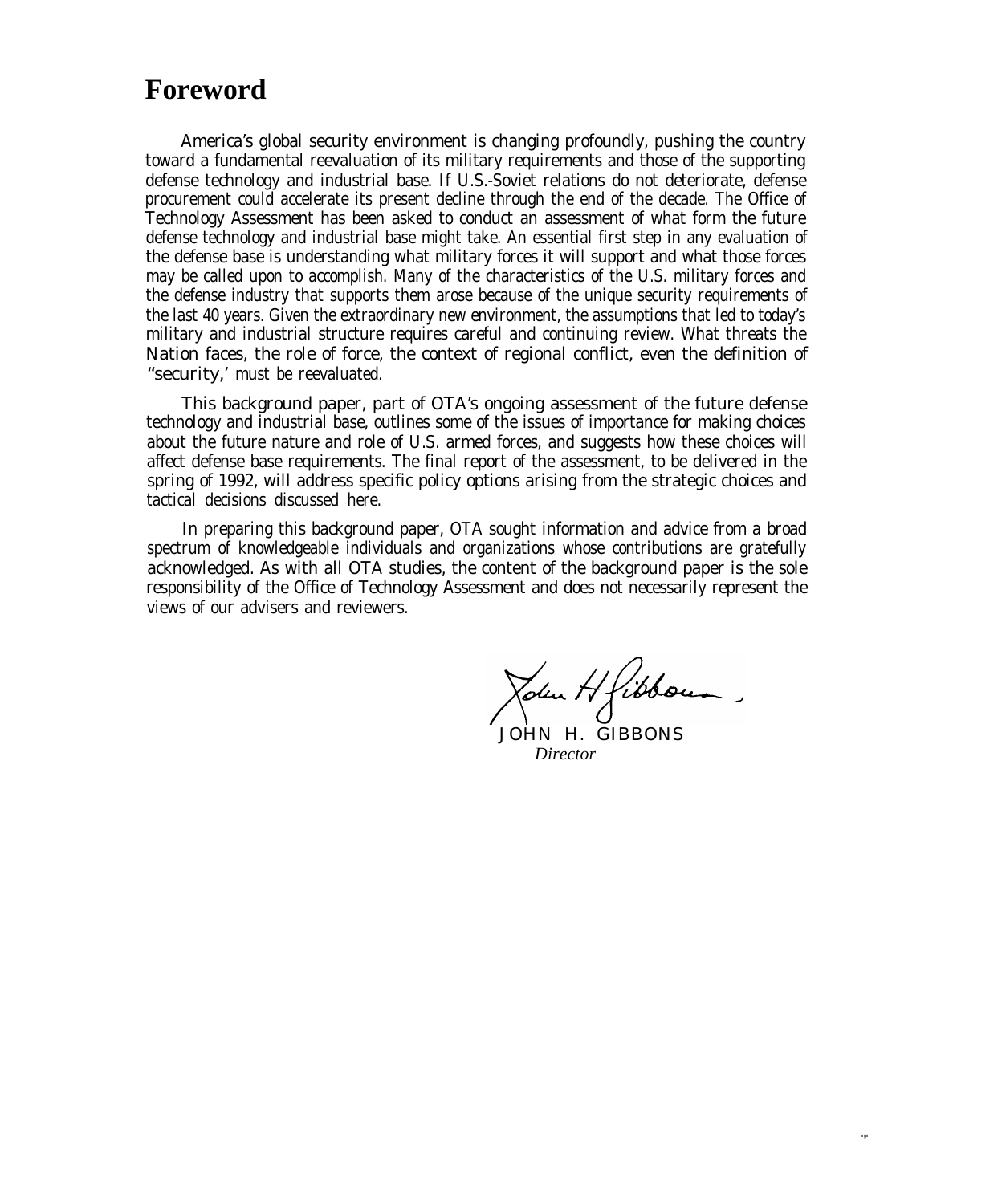## **Managing the Nation's Defense Industrial Strength in a Changing Security Environment**

### **Advisory Panel**

Walter B. Slocombe, *Chair* Caplin & Drysdale Chartered

Richard Bohlen Senior Vice President, Operations Rockwell International Corp.

Robert Calaway President Resource Management International, Inc.

Gordon Corlew Vice President, Production AIL Systems Inc.

Jacques S. Gansler Senior Vice President The Analytic Sciences Corp.

Julius Harwood Consultant

William W. Kaufmann Professor John F. Kennedy School of Government Harvard University

Gen. P.X. Kelley USMC (Ret.)

James L. Koontz President & CEO Kingsbury Machine Tool Corp.

Thomas L. McNaugher Senior Fellow The Brookings Institution

William McNeill Professor Emeritus Department of History University of Chicago

John Mearsheimer Chairman Department of Political Science University of Chicago

Joseph Nye **Director** Center for International Affairs Harvard University

William J. Perry Chairman & CEO Technology, Strategies and Alliances Donald W. Putnam Corporate Director

Contracts and Technical Analysis General Dynamics Corp.

Jack Ruina Professor of Electrical Engineering Center for International Studies Massachusetts Institute of Technology

Howard D. Samuel President Industrial Union Department AFL-CIO

Wickham Skinner Professor Emeritus Business Administration Harvard University

Gen. William Y. Smith USAF (Ret.)

James Solberg Professor Engineering Research Center Purdue University

Leonard Sullivan Consultant System Planning Corp.

Adm. Harry Train USN (Ret.) Division Manager Strategic Research and Management Services Division Science Application International Corp.

Gen. John W. Vessey, Jr. USA (Ret.)

Albert Wheelon **Consultant** 

NOTE: OTA appreciates and is grateful for the valuable assistance and thoughtful critiques provided by the advisory panel members. The panel does not, however, necessarily approve, disapprove, or endorse this report. OTA assumes full responsibility for the report and the accuracy of its contents.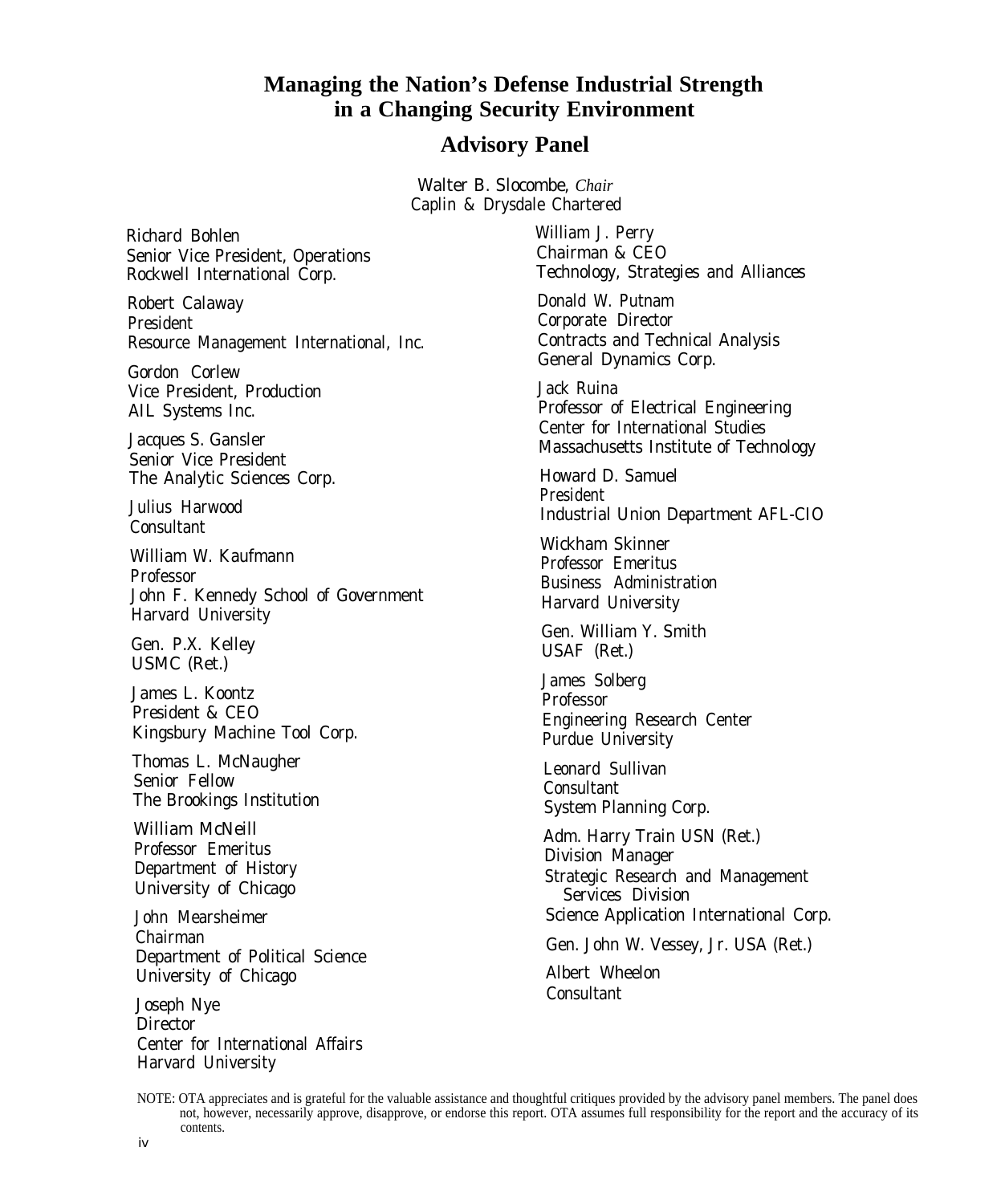## **OTA Project Staff-American Military Power: Future Needs, Future Choices**

Lionel S. Johns, *Assistant Director, OTA Energy, Materials, and International Security Division*

Alan Shaw, *International Security and Commerce Program Manager*

Jack H. Nunn, *Project Director*

### **Ivan Oelrich**

Jonathan B. Tucker

Christopher Waychoff

## *Administrative Staff* Jacqueline Boykin Louise Staley

### **Contractor**

Madeline Gross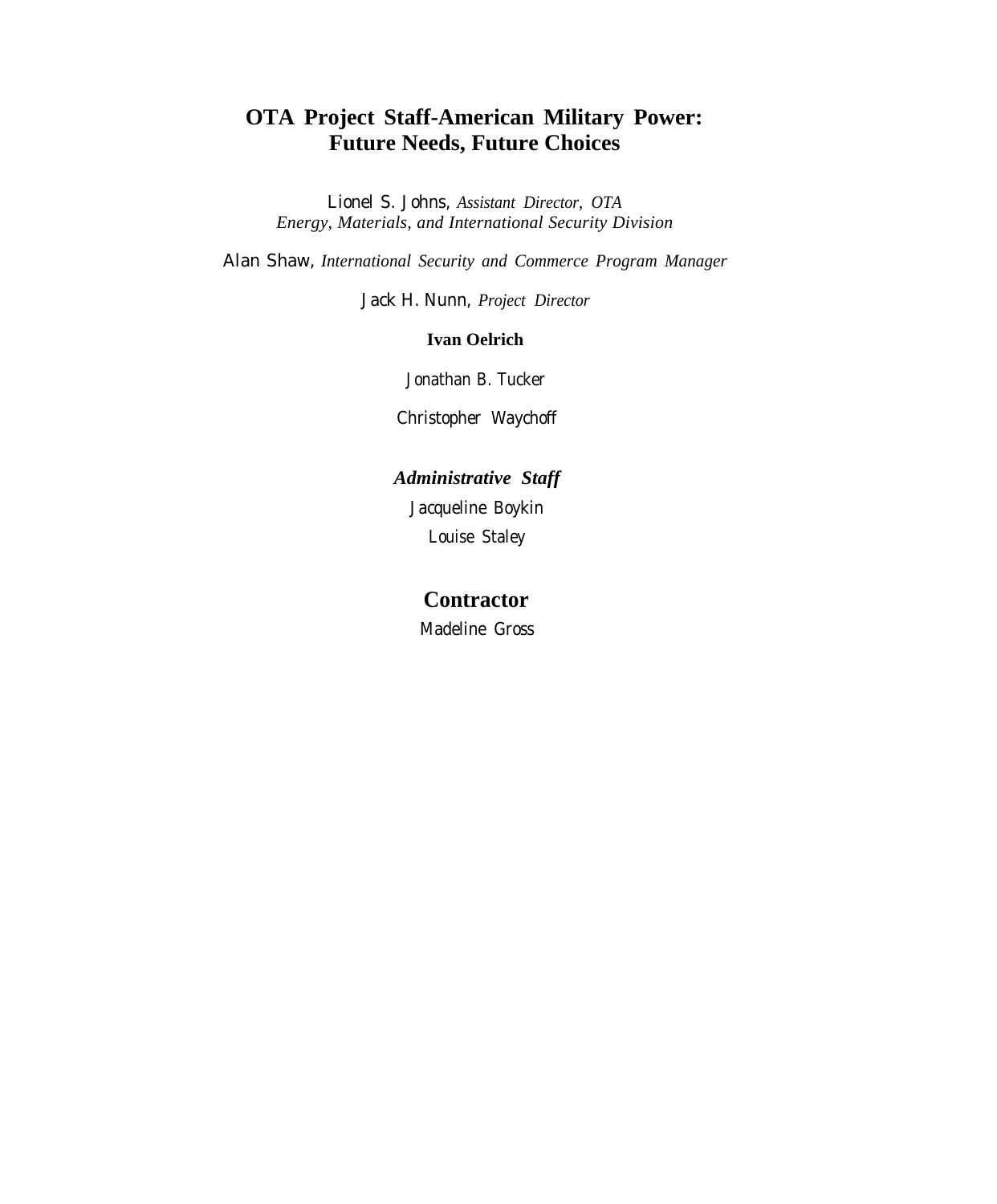## **Conventional Forces Workshop, Aug. 7, 1990**

Ivan Oelrich, *Chair* Office of Technology Assessment

Richard Barnet Senior Fellow Institute of Policy Studies

Richard Betts Senior Fellow Massachusetts Institute of Technology

Stephen Biddle Research Staff Member Institute for Defense Analyses

Seymour Deitchman Senior Research Associate Institute for Defense Analyses

Col. Marvin Floom, USMC Warfighting Center

Randall Forsberg Executive Director Institute for Defense and Disarmament Studies Robert Johnson Senior Fellow National Planning Association

Gen. Frederick Kroesen USA (ret.)

Barry Pavel Consultant Princeton University

Barry Posen Associate Professor Massachusetts Institute of Technology

Col. John Warden Headquarters, USAF The Pentagon

NOTE: OTA appreciates and is grateful for the valuable assistance and thoughtful critiques provided by the workshop participants. The workshop participants do not, however, necessarily approve, disapprove, or endorse this background paper. OTA assumes full responsibility for the background paper and the accuracy of its contents.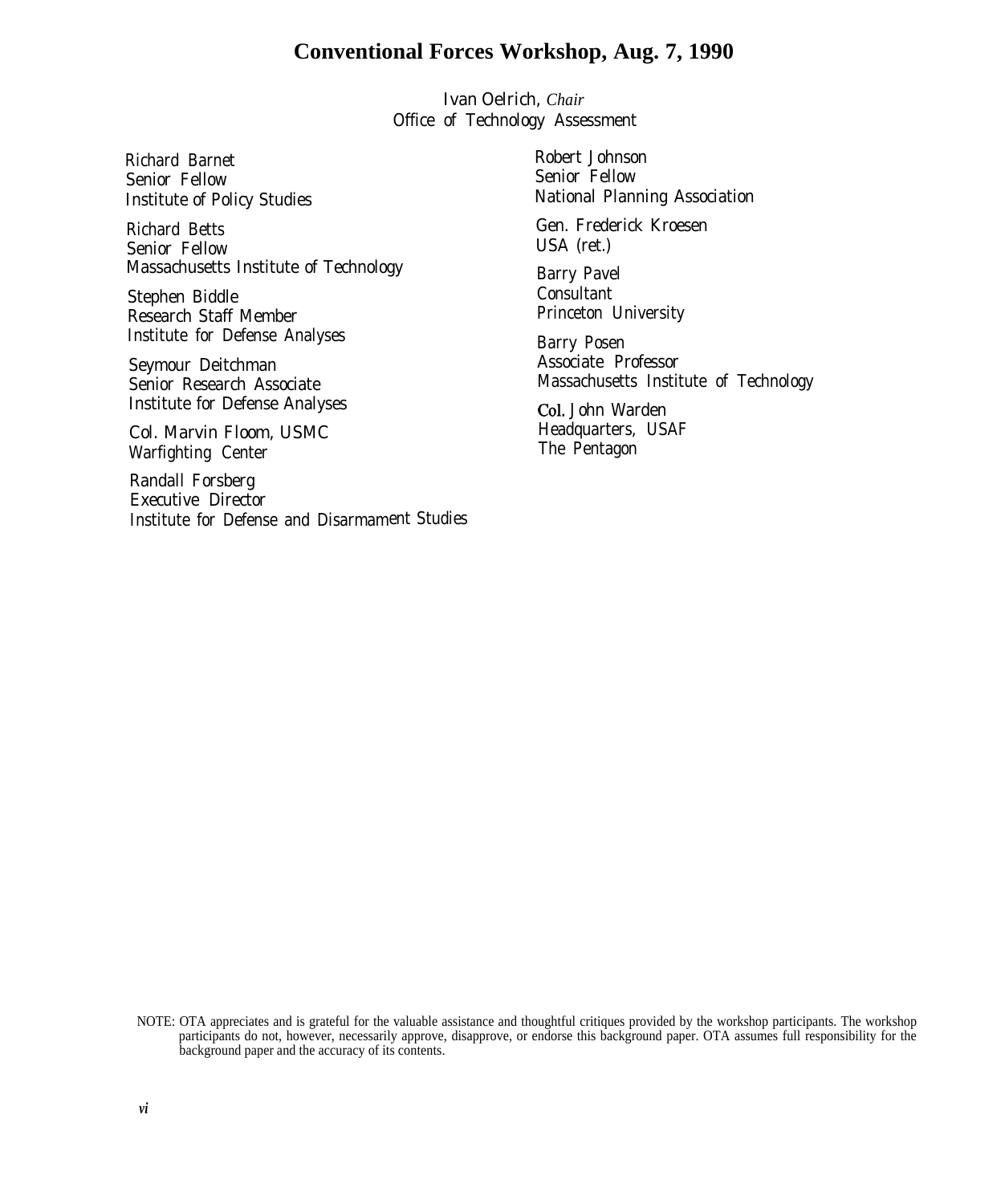# **Contents**

|                                                                             | Page |
|-----------------------------------------------------------------------------|------|
|                                                                             |      |
|                                                                             |      |
| The Post-War Security Environment and Evolution of U.S. Military Doctrine 1 |      |
|                                                                             |      |
|                                                                             |      |
|                                                                             |      |
|                                                                             |      |
|                                                                             |      |
|                                                                             |      |
|                                                                             |      |
|                                                                             |      |
|                                                                             |      |
|                                                                             |      |
|                                                                             |      |
|                                                                             |      |
|                                                                             |      |

## *Figures*

| Figure | Page |
|--------|------|
|        |      |
|        |      |
|        |      |

## *Tables*

| <b>Table</b>                                                                      | Page |
|-----------------------------------------------------------------------------------|------|
|                                                                                   |      |
| 2. Force-Structure Choices Affecting the Defense Technology and Industrial Base 9 |      |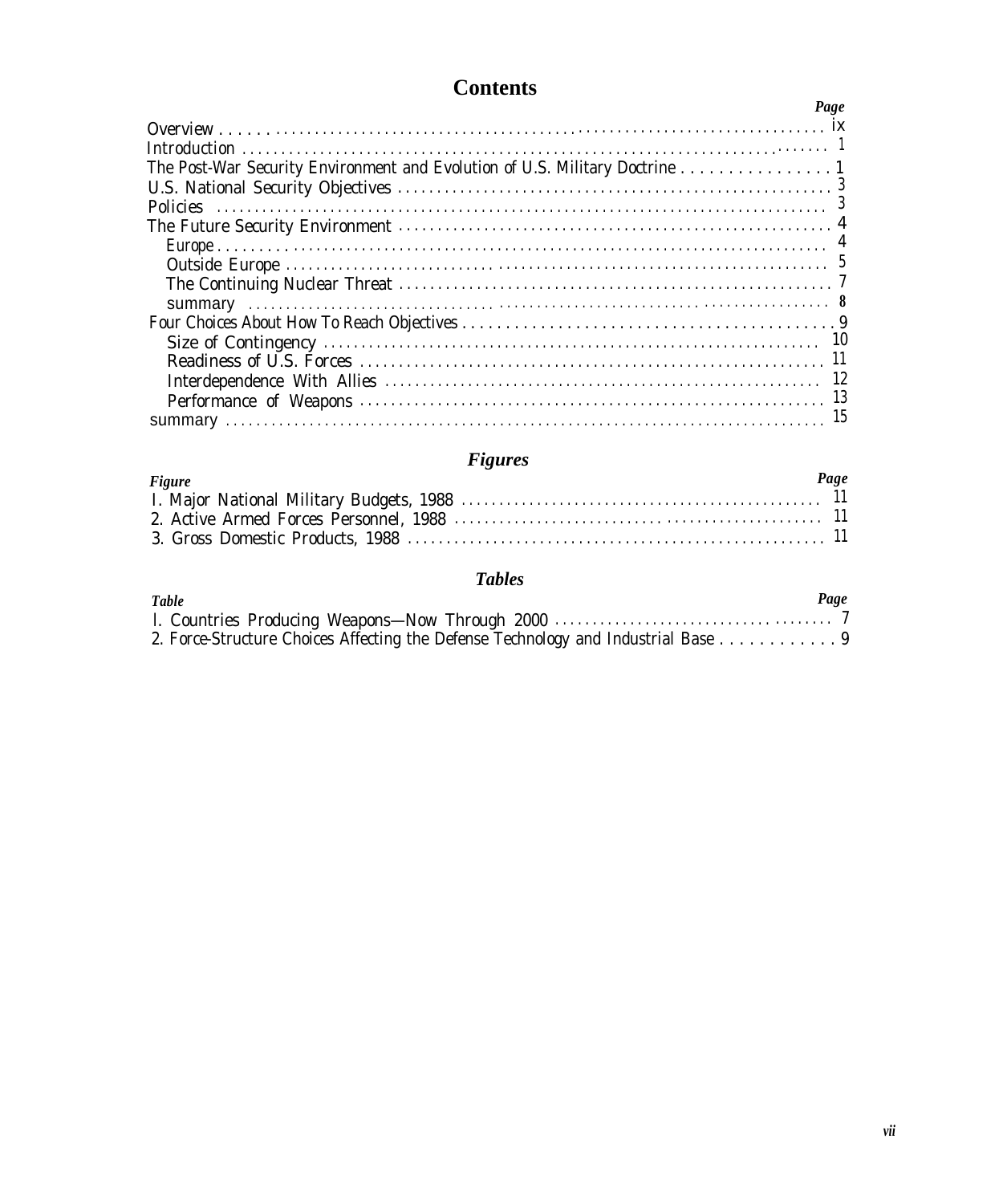America's international security environment is undergoing profound changes. The Office of Technology Assessment has been asked to evaluate the effects of these changes on the future requirements of the defense technology and industrial base, possible changes in management required by a smaller base with new missions, and options for moving from the current cold-war configuration of the base to a streamlined but still robust future base.

An essential first step in any evaluation of the defense industrial base is understanding what military forces it will support and what those forces may be called on to accomplish. This background paper outlines the major issues in the ongoing debate about the future nature and role of U.S. armed forces. The paper starts with a review of post-World War II developments and then summarizes U.S. national security objectives, possible future policies, and current trends in world security. The paper ends with a discussion of the choices to be made about the nature of future U.S. forces and how these choices will affect the defense technology and industrial base.

During the First and Second World Wars, the United States mobilized its industrial potential to meet the material challenge of war and, when the fighting stopped, quickly demobilized. In 1950, following the North Korean invasion of the South and the Berlin crisis, the United States entered a period of tense peace or "cold war' with the Soviet Union that required a state of continuous partial military mobilization. Today the cold war is over and a substantial part of the associated defenseindustrial mobilization can be reversed. At the same time, however, the United States remains a military super-power with global responsibilities that must now be reexamined in a broader context than the U.S.-Soviet competition.

Fundamental U.S. national security objectives will probably change very little. These objectives include guaranteeing the physical security of the United States, maintainingg a wide range of foreignpolicy options, improving the country's prosperity, ensuring a stable international environment, and promoting democracy throughout the world. But the policies that the Nation pursues to meet these objectives may change significantly with the end of the cold war. In particular, the use of military force to meet U.S. objectives must be reexamined. In some

cases, such as Europe, deterrence through the potential use of force will become less important. In other cases, such as the recent Gulf War, the political context for the use of force has changed radically.

The security of Europe is as vital to the United States as it has always been, but the military challenge is now much reduced. Soviet forces are being pulled back to the Soviet Union, some beyond the Ural Mountains, and their overall number reduced. The Warsaw Pact has been dissolved and former Soviet allies now provide an important buffer between the Soviet Union and the North Atlantic Treaty Organization (NATO). However, ethnic conflict in Eastern Europe (e.g., Yugoslavia) is on the rise and the ultimate nature of the Soviet Union is unclear.

The security situation outside of Europe is more complex and ambiguous. Although there is much conflict throughout the "Third World," in only a few cases do regional hostilities threaten U.S. security interests, now that they have been removed from the context of the superpower competition. The United States can therefore concentrate its military planning efforts on the few countries of the world that have significant military resources and directly threaten some U.S. interest or ally, rather than planning for a "generic" Third World threat. Fortunately, current U.S. military capabilities dwarf those of nations other than the Soviet Union and a very few others. Moreover, most of the military powers in the second tier are close U.S. allies. Although the Soviet nuclear arsenal is still capable of destroying the United States, the diminished threat of escalation from conventional war in Europe has made any intention by the Soviets to use nuclear weapons even more remote than in the past.

There are four primary policy decisions about future U.S. military forces that will affect the defense technology and industrial base. They are:

- 1. the expected size and type of the threat or contingency that available U.S. and allied forces are expected to meet,
- 2. the desired rate at which forces would be committed and the length of time they need to be sustained,
- 3. the degree of autonomy desired for U.S. forces, and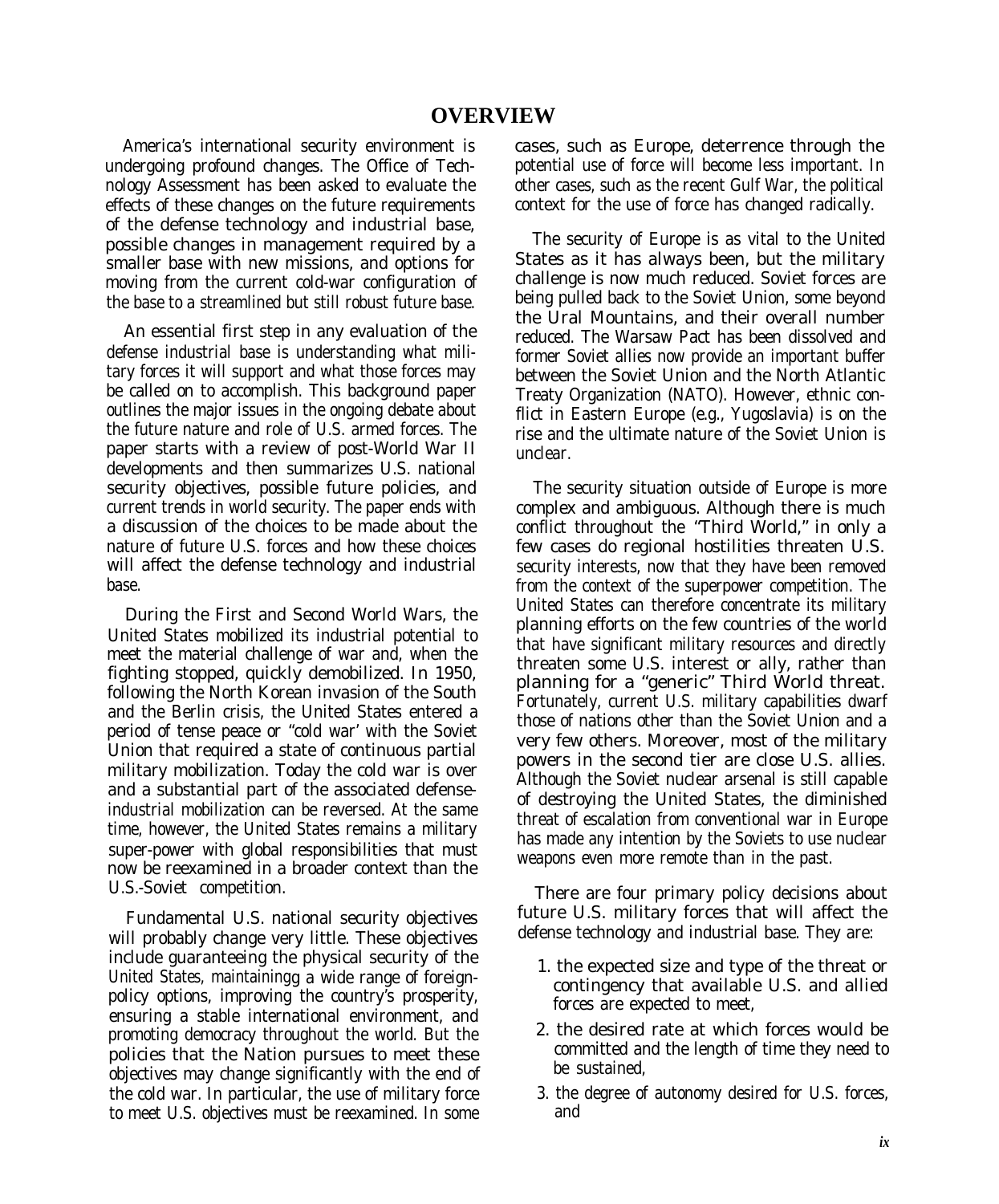#### *4. the* expected performance of U.S. weapons compared to those of potential adversaries.

Each of these choices will affect the requirements placed on the defense technology and industrial base. The size of the force will determine the overall size of the base. The readiness of forces should be roughly matched with the responsiveness of the base. The desired autonomy of U.S. defense technology will determine the extent of dependence on and cooperation with allies and, in an era of increasing globalization of technology, the degree of integration between civil and defense industry. Finally, the performance of U.S. weapons will determine the size and intensity of the Nation's defense research and development effort.

Whatever choices the Nation makes about its future force requirements, the defense technology and industrial base that served so well during the cold war is no longer appropriate. Careful attention must be given to the restructuring of the base to assure its ability to support the Nation's defense needs well into the next century.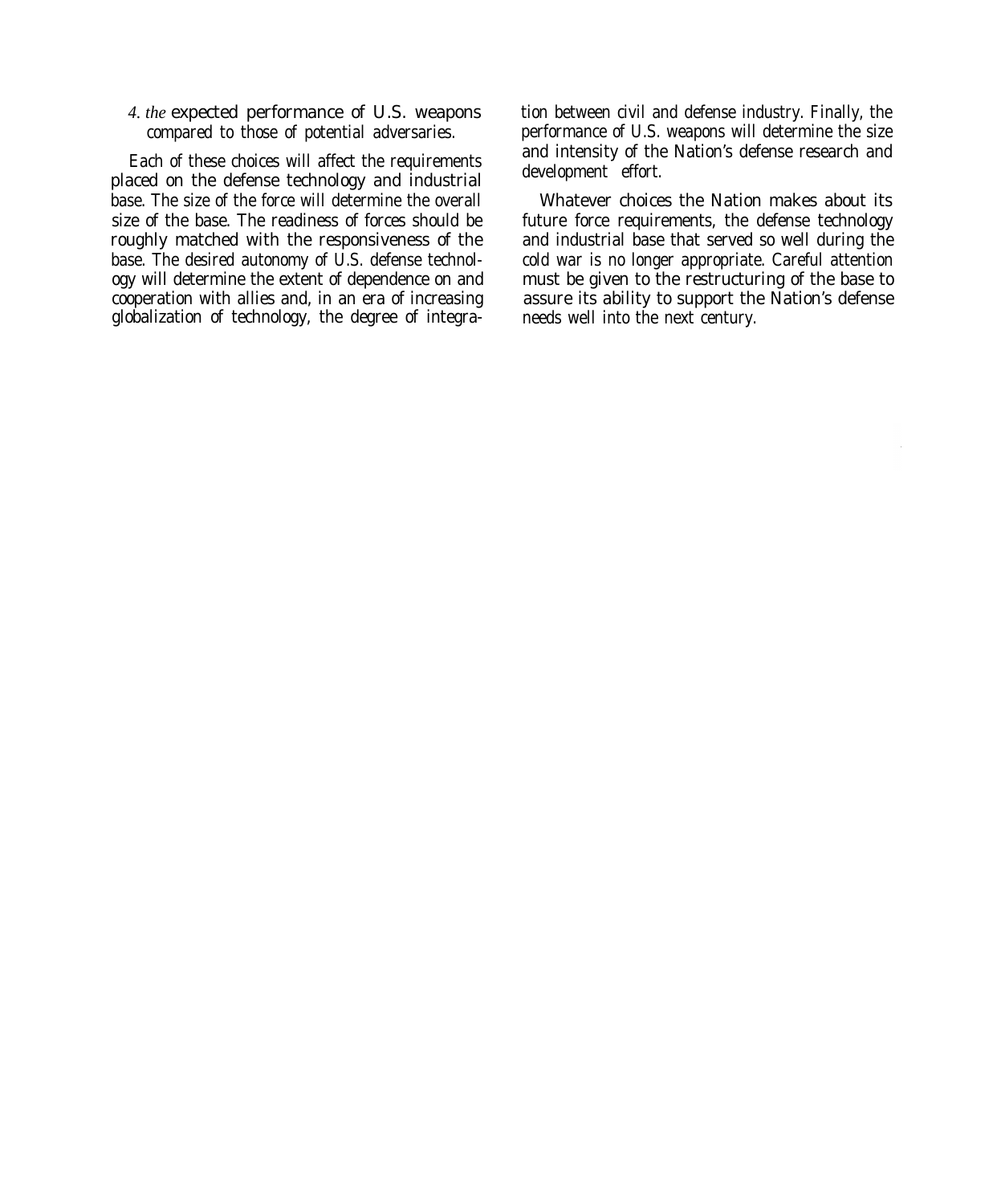## **INTRODUCTION**

America's international security environment has changed profoundly and the change continues. The primary engine of change is the political revolution in the Soviet Union and the consequent revolutions allowed in its former satellite nations. The Office of Technology Assessment has been asked to evaluate the effect of these changes on the future requirements for the defense technology and industrial base, possible changes in management required by the smaller size of the base and its changing mission, and means of evolving from the current cold-war configuration of the base to the future streamlined but still robust base.

An essential first step in any evaluation of the defense industrial base is understanding what military forces it will support and what those forces may be called on to accomplish. This background paper outlines a cluster of issues of importance to the ongoing debate about the future nature and role of U.S. armed forces. It takes a traditional approach to force planning by discussing near-term (10 year) options against more traditional threats. OTA is also conducting a separate assessment of longer term (25 year) options and a broader array of potential threats.

Designing a military structure is a complex process. An idealized approach would start from scratch with a statement of national military objectives. These objectives could be based on consensus, or tradition, or they could be considered axiomatic. Policies would then be developed to promote the chosen objectives, and military forces would then be designed to serve those policies. In fact, however, practice is well removed in many ways from this idealized approach. Even in a rapidly changing world, the Nation must consider existing force structures and inventories of weapons, organizations' traditional approaches, and domestic and international precedent. Nevertheless, many of the characteristics of the U.S. military forces and their supporting defense industry arose in response to the special security requirements of the last 40 years. Given the profound security changes that have occurred, the assumptions that led to today's military and industrial structure warrant review.

The next section briefly covers the post-war developments that led to the current U.S. military force structure and the supporting industrial base. The following sections review the Nation's security objectives and the military policies designed to achieve those objectives. There follows a description of the new security environment and the foreseeable trends. Finally, the paper concludes with a discussion of how force-structure decisions will affect the defense technology and industrial base.

## **THE POST-WAR SECURITY ENVIRONMENT AND EVOLUTION OF U.S. MILITARY DOCTRINE**

Immediately after the victory of the Allied Powers in the Second World War, the United States perceived few security threats. The Allies had defeated the Germans and Japanese and the United States was still hopeful that the wary wartime alliance with the Soviet Union would continue. While the U.S. public had seen the military and industrial mobilization for the war as necessary, it was never popular, and full demobilization was expected immediately after the war. U.S. strategy at the end of the war appeared as simplistic as "bringing the boys home' and returning quickly to business as usual. But the emergence of the United States as the world's preeminent economic and military power opened new opportunities, as well as new peacetime responsibilities.

Soon after the end of the Second World War, events combined to create new security challenges for the United States and the world. The Soviet Union, by its coercive actions in Eastern Europe, quickly came to be seen as a military threat. The sharp and apparently irreconcilable ideological differences between the communist countries and the liberal democracies tended to force nations into one of the two camps, forming a ''bipolar' world. The United States tended to define conflicts large and small around the world in a context of this ideological superpower rivalry. Finally, nuclear weapons, by their very existence, hung over every calculation of war and gave Americans an unprecedented sense of national vulnerability.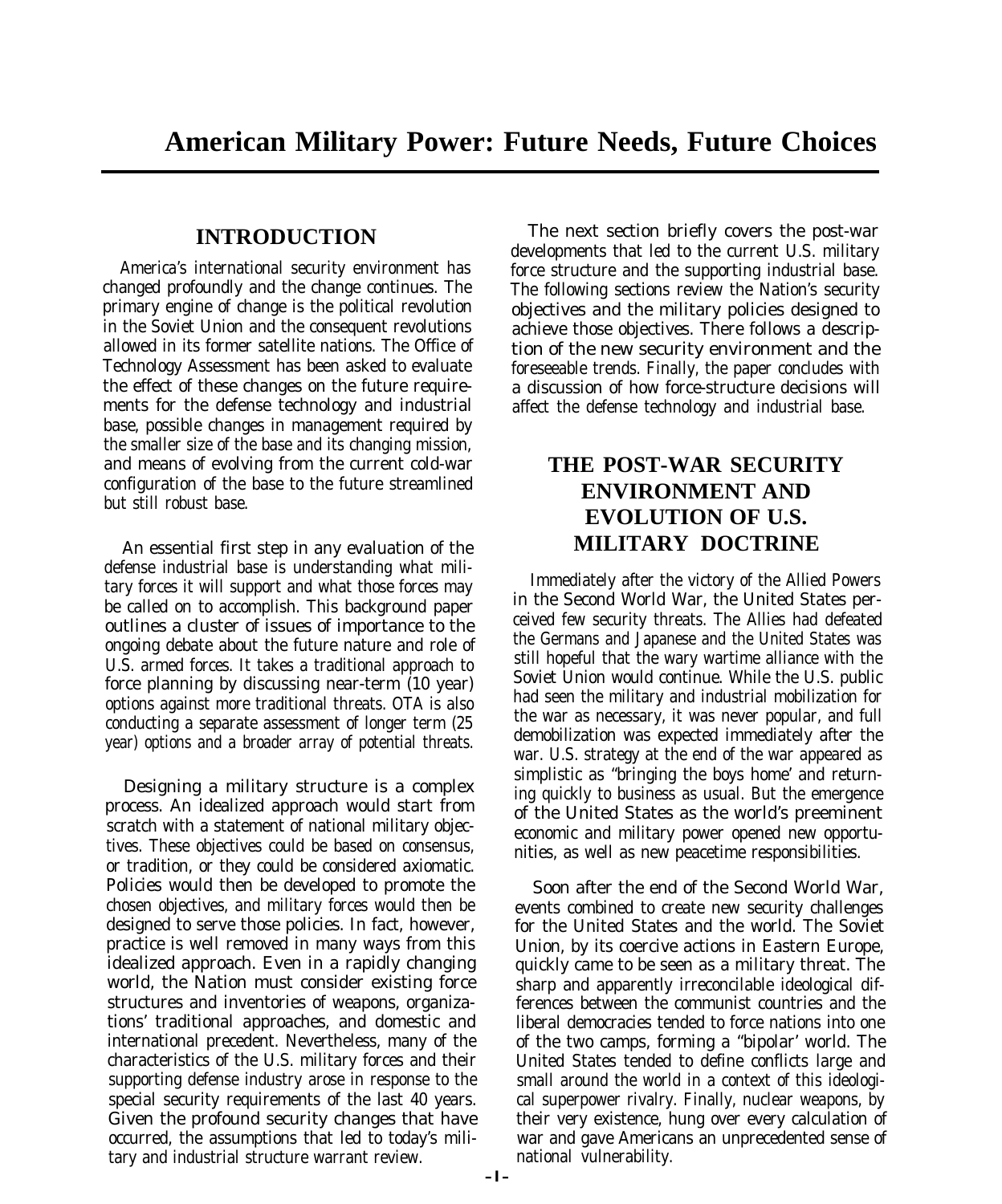The North Korean invasion of the South decisively reversed the post-War dismantling of the U.S. military and its supporting industry. Defense spending between 1950 and 1953 shot up from \$78 to \$331 billion (in FY90 dollars). The United States saw a Soviet Union intent on expansion, believed a world war was imminent, and feared that such a war might be nuclear and devastating. The United States hoped that the strategy of "containment" would attain the objective of preventing Soviet domination of Europe by conquest or intimidation while avoiding nuclear war.

This state of continual tense, alert peace came to be called the "cold war," and it required something new of the United States. Because Soviet conventional capabilities in Europe were so formidable, and the destruction from a nuclear surprise attack would be so devastating, the Nation would not be able to recover from a sudden blow and mobilize over a year or more, as it had in World War II. Thus, highly ready forces were deployed both at home and far from the United States to counter similarly ready Soviet forces. This task in turn required a level of military operations that was unprecedented for the United States in peacetime, and the Nation settled into a state of continuous military alert and partial industrial mobilization.

The military threat from the Soviet Union, in particular the threat from Soviet nuclear weapons, has dominated U.S. strategic thinking for the past 40 years. <sup>2</sup>Although some argued that atomic weapons made war too horrible to consider as a policy option, even a U.S. monopoly on atomic weapons did not deter the Soviets in the 1948 Berlin crisis nor, later, the North Korean invasion of the South. In part because of the frustrating failure of nuclear deterrence in Korea, the United States explicitly presented, in a 1954 speech by Secretary of State Dunes, a policy that became known as "massive retaliation." In its most extreme form, this policy threatened a U.S. nuclear attack against the Soviet homeland in response to conventional attack by communists anywhere.

Finances were a prime motivation for the policy of massive retaliation. The United States, and even more its European allies, were convinced that they could never match the Soviets man-for-man and gun-for-gun. (This judgment was based on the size

of a standing army thought to be politically acceptable in a democracy; a comparison of economies and populations reveals no inherent inferiority.) Nuclear weapons seemed to offer a cheap way to counter the huge communist land armies. Western conventional forces, and specifically U.S. forces in Europe, needed to be only large enough to demonstrate U.S. commitment and serve as a "tripwire' to trigger nuclear war.

Massive retaliation was a plausible strategy only as long as the Soviets did not have an atomic bomb with which to retaliate or to deter a Western nuclear attack in the first place. Since Dunes' speech occurred after the Soviet's first test of a hydrogen bomb, massive retaliation was recognized at the time to be an interim policy. The next year Maxwell Taylor introduced the strategy of "flexible response,' which envisioned using only the amount of force necessary and appropriate to counter an aggression. The capability to respond proportionately to any of a wide spectrum of possible attacks required more powerful and versatile conventional forces.

Once the Soviets had acquired a substantial arsenal of nuclear weapons, the United States' objective was to minimize the chance of all-out nuclear war, which would most likely start from a conventional conflict. Initially, nuclear weapons had been intended to deter conventional attack, relegating U.S. conventional forces to the almost token role. By the early 1960s, however, Secretary of Defense McNarmara was urging European allies to increase spending on conventional forces to forestall, or at least delay, the resort to nuclear weapons should war break out. Thus deterrence relied less on the nuclear threat, and the relation of nuclear and conventional weapons almost reversed itself. Toward the end of the cold war, NATO forces were meant to provide a credible conventional defense or, at the very least, a coherent defense lasting weeks to allow a deliberate decision to use nuclear weapons.

Conventional forces in Europe have received various amounts of attention since McNamara's tenure. The war in Vietnam was a purely conventional conflict in which the threat of nuclear use played no real part, yet the United States has never allowed nuclear weapons to lose their critical role in Europe as the fina1 recourse if attacked. Indeed,

1"X" (George Kennan), "The Sources of Soviet Conduct," Foreign Affairs, vol. 25, No. 4, July 1947, pp. 566-582.

<sup>&</sup>lt;sup>2</sup>For a good history of nuclear strategy, see Lawrence Freedman, The Evolution of Nuclear Strategy (New York, NY: St. Martin's Press, 1981).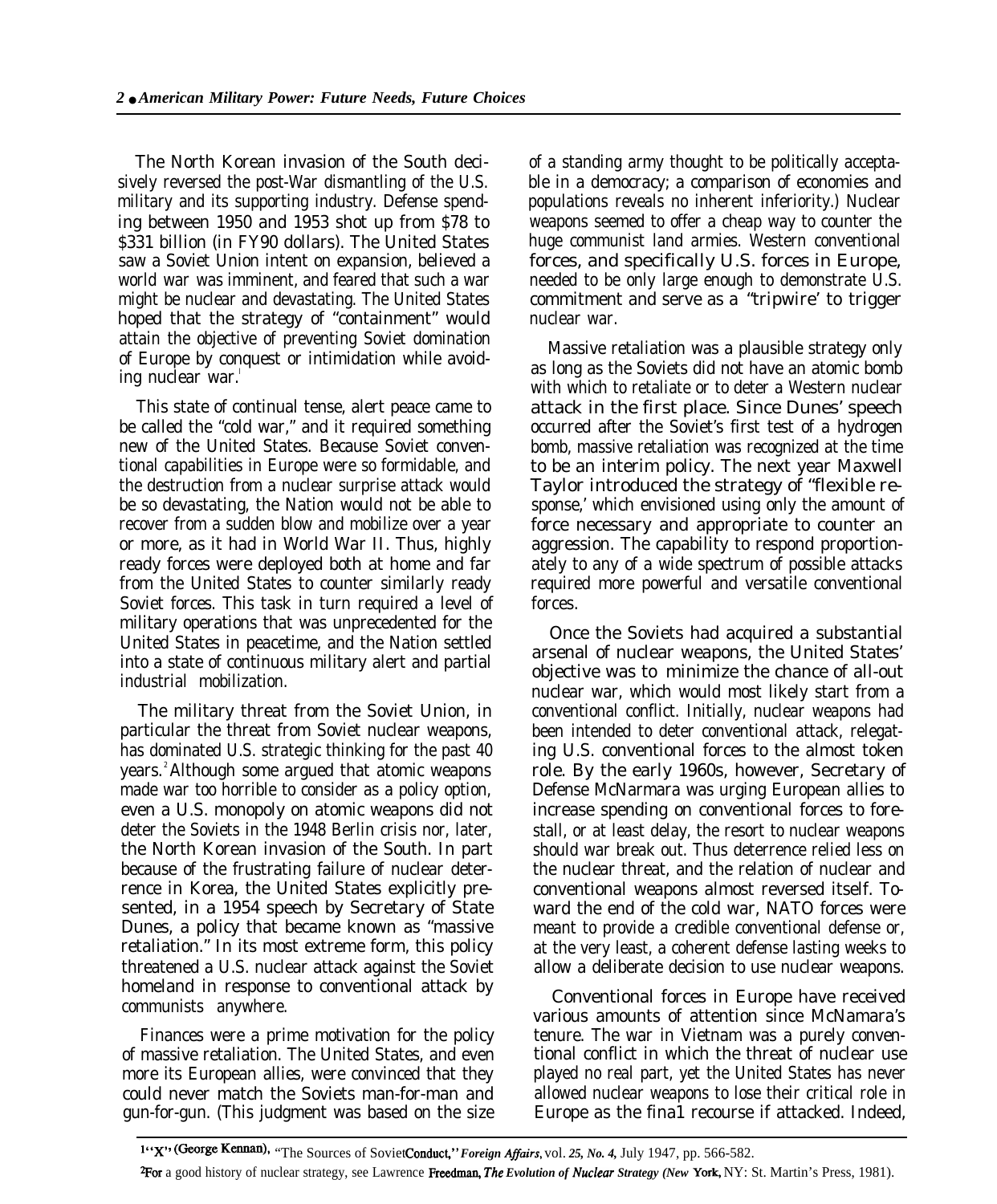along with continued improvements in conventional force capability, a great deal of effort during the cold war went toward developing procedures and weapons that would "couple" the conventional defenses in Europe to increasingly powerful nuclear forces, culminating with the intercontinental nuclear forces of the United States.

Throughout the cold war, the United States viewed most regional conflicts outside of Europe as being at least partially in the context of a global struggle between the United States and Soviet-aided communist aggression. This perception gave some local conflicts in small countries, such as Angola and Nicaragua, an importance out of proportion to that they would have received if viewed in isolation. Even when local animosities were adequate to produce conflict, for example in the Middle East, the Soviets often tried to exploit such conflicts to the disadvantage of the United States. The United States played the same game, supporting groups whose main qualification was opposition to whatever group the Soviets were supporting. In only a few cases such as Panama, because of the importance of the Canal to U.S. commerce, did the United States perceive security interests wholly independent of the superpower competition.

The cold war affected every aspect of U.S. force structure to some extent: forward deployment of forces; reliance on allies; maintenance of large, highly ready forces; and emphasis on highperformance weapons. The continuing changes in the Soviet Union and east-central Europe are of the same magnitude as those that brought on the cold war, only in the direction of diminished threat. Before discussing changed policies, however, the next section reviews U.S. objectives.

## **U.S. NATIONAL SECURITY OBJECTIVES**

**The** *stated* national security objectives of the United States are simple, although not consistently observed in real-world politics. According to recent statements by the President, the United States has four basic objectives:

- 1. ensuring the survival of the Nation as a politically independent entity;
- 2. promoting economic prosperity for Americans and the world;
- **3.** maintaining a stable world order conducive to liberty; and
- 4. forging strong ties to allies and like-minded nations throughout the world.<sup>3</sup>

For the foreseeable future, pursuing these objectives will require military forces to supplement economic and diplomatic tools.

Maintaining a political identity and the ability to act as a political entity is the foremost objective of any state. Indeed, pursuing this objective could be used to define the purpose of a "nation-state." Beyond this fundamental goal, the United States has the power and resources to pursue other objectives.

First, the U.S. Government maintains the objective of promoting its own and the world's prosperity by pursuing policies it believes will contribute to a stable international environment. Other countries may share this view but the United States is foremost in being able to effect it on a global scale, and the only nation with the required force even to attempt it militarily.

Second, stated U.S. foreign-policy objectives have an ideological content. The United States is a liberal democracy and officially supports liberal democratic governments around the world, as well as movement toward democracy among those governments that have not yet achieved it. The historical record here is mixed, however, and the United States has not always lived up to its rhetoric. During the cold war, for example, the United States supported autocratic regimes in Iran, Iraq, South Korea, and throughout Central and South America simply because they were anticommunist or were perceived to promote regional stability. Nevertheless, no country, except the Soviet Union, has even attempted on a *global scale* such support based on ideology.

### **POLICIES**

Planning for future military force structure requires some vision of the mission of the military forces. The country needs very different forces to intervene in other countries than it does just to keep hostile military forces off its own shores. And no *military* force alone will be able to guarantee that a future government, for example in Iraq, is stable, democratic, and friendly to the United States.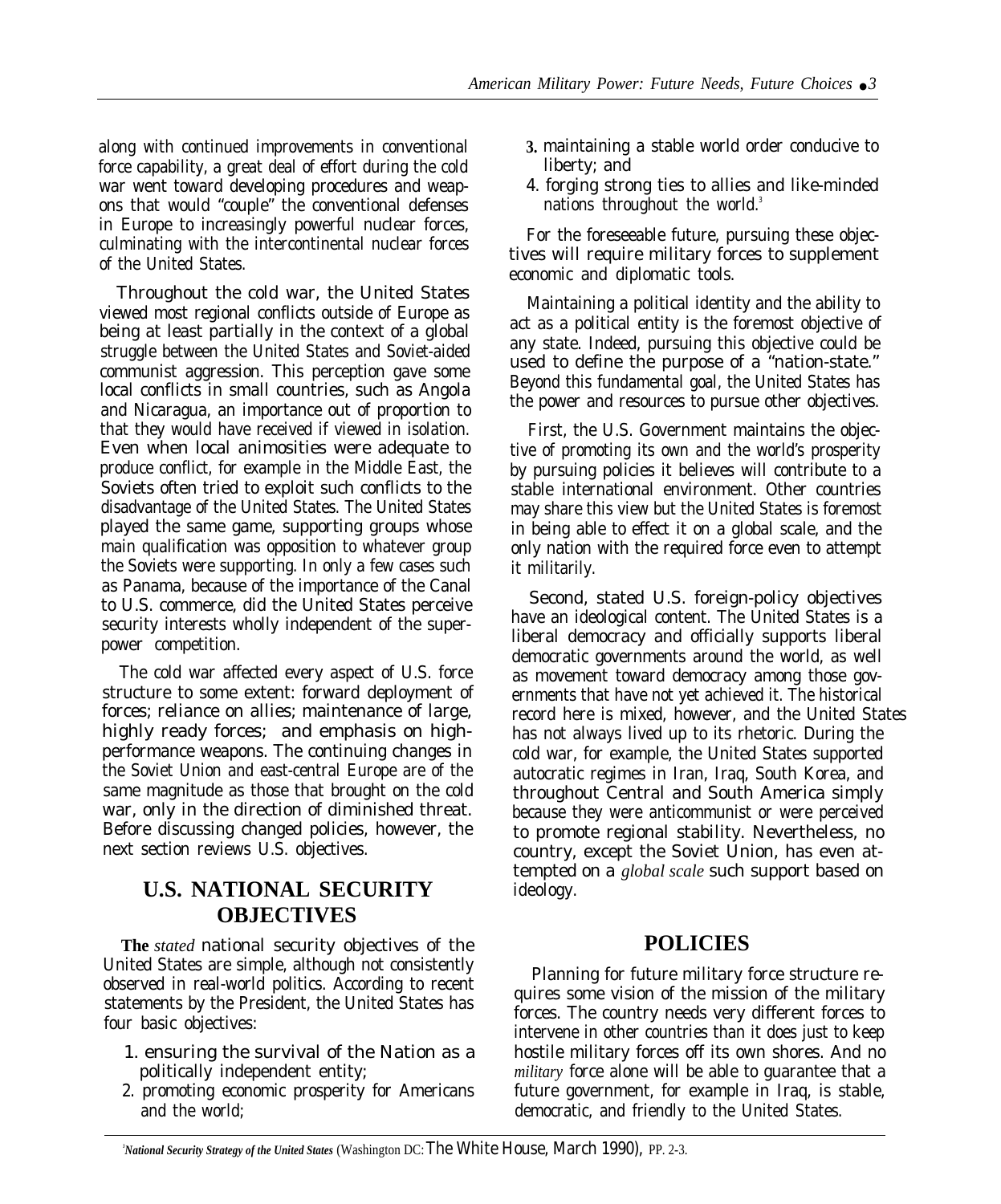There was never much question of whether the United States should defend vital interests challenged by the Soviet Union. Instead, the debate concerned how to do it best, how much military force was needed, and how that force ought to be deployed.

U.S. policymakers have recognized that in the modern era, economic and industrial power create military potential. Thus, during the cold war, the United States considered the potential Soviet domination of Europe's industrial power-and hence its military potential-to be a long-term threat to American security. The security of Europe remains vital to the United States. The difference now is that the Soviet challenge is much reduced and the new security equation much more complex. The threat of overwhelming surprise attack is gone. Estimates of warning time have increased from 2 weeks to as much as 2 years, and the Soviet Union is much weakened. This change is now believed irreversible, in the strict sense that the Soviets will not be able to return to the situation they once enjoyed and an important buffer of Eastern and Central European states now exists between the Soviets and NATO Europe.

Military security cannot be measured on an absolute scale, but comparing the situation today to the past suggests that the relative likelihood of a major war in Europe involving the United States has fallen to its lowest level since the 1920s. Yet, even without a threat of short-term surprise attack, Europe may still need the American long-term potential for reinforcement and mobilization to counter the comparable Soviet potential, and some European nations may still want the U.S. nuclear guarantee against Soviet nuclear coercion.

Instability in Eastern Europe, or in the Soviet Union itself, while not a "threat" in the normal sense, could pose a potential danger to U.S. and NATO security. Since wars can expand in unpredictable and seemingly irrational ways, President Bush can say with some reason that the enemy is ''instability.' Having intervened in two World Wars in Europe, the United States clearly has an interest in maintainingg stability on the continent.

Aside from the Soviet threat, the United States, thanks to its size, power, and geography, faces exceedingly few threats to its survival. Nevertheless, the United States has been willing to fight for interests that cannot in the strictest sense be called

"vital" in that they affect national survival. The intervention in Grenada is a recent example. These interventions were officially justified in part by the U.S. objective of promoting international stability. Of course, great care must be exercised in the use of military force because it is a blunt instrument with many unpredictable consequences and often leads to less rather than more stability.

In the future, the United States must continue to balance costs and benefits when calculating whether and when to involve itself militarily around the world. Furthermore, if military planning is not dominated by the need to meet the Soviet threat, the United States must make difficult tradeoffs when deciding on the military forces (and supporting industrial base) needed to maintain the *capability* to intervene around the world.

### **THE FUTURE SECURITY ENVIRONMENT**

If the United States chooses to remain a great power, even if not a "superpower," then it must have military resources that make it a serious player along with other large nations on the world stage. Comparisons of military power between any two countries should not imply that the potential for conflict exists. Indeed, part of the ongoing debate about the appropriate size of U.S. forces in Europe involves the perceived need to have forces comparable in size to the those of *allies so the* United States can remain a major player in NATO policymaking.

#### *Europe*

Europe continues to hold the greatest concentration of conventional military power on Earth. For U.S. military force planning, it also holds the greatest number of ironies. Since the end of the Second World War, the Soviet Union and the Soviet-dominated Warsaw Pact have been the dominant threats to security in Europe. The Warsaw Pact is now defunct, but Soviet military power, while reduced, is still formidable. NATO has done well at deterring the military threat to the security of Western Europe but is now uncertain of its future role. The future role of U.S. forces in particular is unclear.

American forces have been integral to the defense of Europe. They represented both significant military power in their own right and the commitment of the balance of American power should war break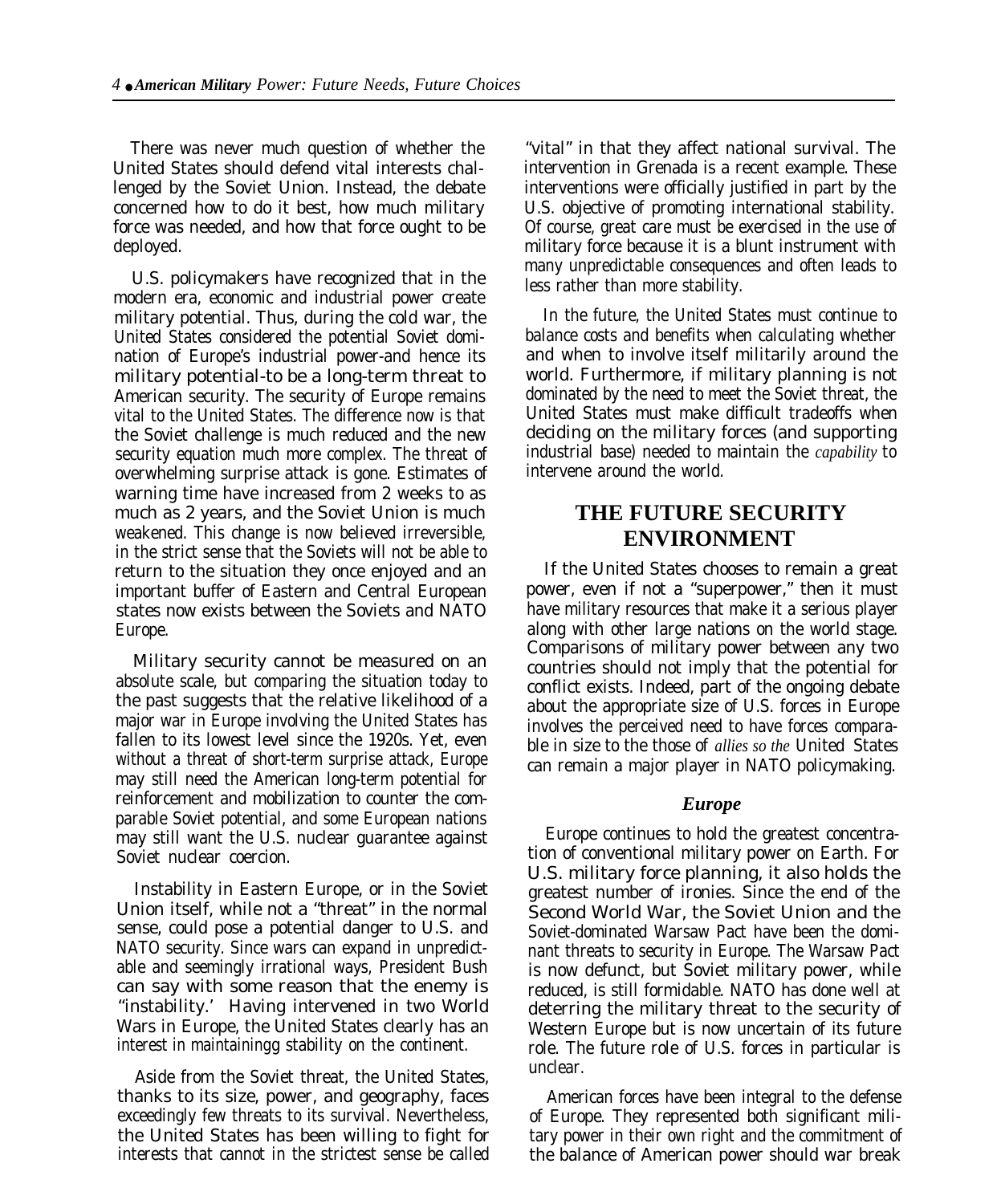out. The United States could judge the size of its military requirements by the force needed to bring NATO's overall strength up to the challenge presented by the Soviet threat.

This NATO military shortfall is much reduced with the reduction of Soviet forces and their withdrawal from Eastern Europe. The dissolution of the Warsaw Pact, and the loss of East Germany *to* NATO, represent a greater loss of military power by the Soviet side than the withdrawal from Europe of U.S. forces would be for NATO. If trends in reduction of the Soviet conventional threat to Europe continue then very little of the *military* justification for U.S. forces in Europe will remain. European NATO countries ought to be more than capable of providing for their own security, especially if backed by the potential for U.S. reinforcement.

Without an immediate Soviet threat, the military mission of U.S. forces in Europe has become less clear, and the lack of a clear mission means that no simple yardstick is available to judge the appropriateness of any particular level of U.S. *military* force. The European countries have significant armed forces of their own, and almost any U.S. military action in Europe would require the cooperation of allies. This fact requires estimating U.S. military needs within the context of a total allied force.

Even though the military mission of U.S. forces in Europe has become less clear, few Europeans are clamoring for a complete withdrawal of U.S. forces. One reason is that the U.S. military presence has a political function to perform by demonstrating the United States' continuing commitment to the security and stability of Europe. Ultimately, this mission might require little more than a military liaison and logistics support on the ground. If warning time of a resurgent Soviet threat really is 2 years or more, then U.S. military *potential* plays as great a part as immediate capability in the deterrence calculation.

U.S. forces may be useful for a variety of possible nonmilitary NATO missions. They could serve to enhance stability, as a sign of U.S. political commitment to European affairs, as insurance or reassurance, or in a future European arms control regime. None of these missions alone would justify a U.S. presence, however, and each has limitations. For example, although instability could spill over into NATO areas, it is most likely to arise in southeast Europe-Bulgaria, Romania, or Yugoslavia-or in the realigned republics of the Soviet Union itself, where U.S. forces could not realistically be deployed. Alternatively, U.S. forces may reassure the Poles and the Russians about German intentions, but explaining this mission to the Germans would be very delicate indeed. Finally, U.S. forces might find a role in a future European arms control regime if non-European forces are needed to serve as more disinterested observers or referees. They could help monitor military movements and count treatylimited weapons, and act as inspectors or adjudicators.

### *Outside Europe*

Until recently, the Warsaw Pact threat to Europe was so challenging that it alone could provide most of the context for planning U.S. military forces. If the United States could meet the threat in Europe, then other, lesser contingencies would be covered more or less automatically. This will not be the case in the future.

The importance to U.S. security of areas outside of Europe and Japan, often lumped together as the "Third World," has been much debated. There are two basic schools of thought.<sup>4</sup>One school argues that the United States should concentrate almost exclusively on the security of the world's industrial centers and the oil-rich areas that fuel them, because they are the source of military power. Since the Third World's economic power is very limited and diffuse, the Third World is of limited security interest to the United States except for such special cases as Panama, Kuwait, and Saudi Arabia.<sup>5</sup>

Members of the opposing school contend that straightforward calculations of industrial power are too simplistic. They argue that much of the importance of the Third World depends on geography and that, while no single country maybe vital, aggregate loss of access to resources and bases could affect the global balance of power. Moreover, some observers, seeing the Third World's growing populations, rising religious fundamentalism, and expanding

**<sup>4</sup>For** a good comparison Of the main arguments on both sides, see Michael C. Desch, "The Keys That Lock Up the World: Identifying American Interests in the Periphery,' *International Security,* vol. 14, No. 1, summer 1989, pp. 89-121.

<sup>5</sup>For a suscinct exposition of this view, see Stephen Van Evera, ' American Strategic Interests: Why Europe Matters, Why the Third World Doesn't," hearings before the Panel on Defense Burdensharing, Committee on Armed Services, U.S. House of Representatives, Mar. 2, 1988.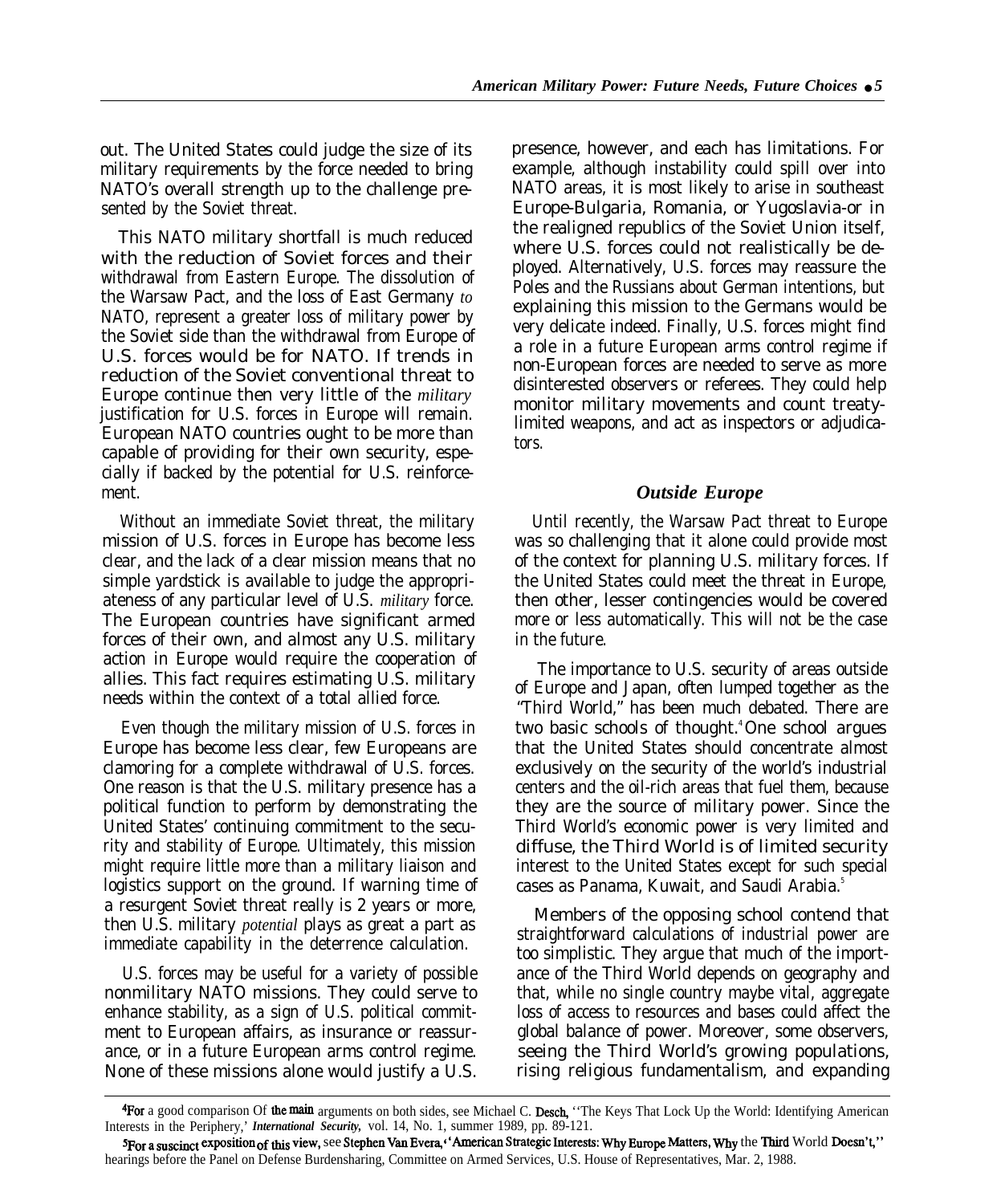arsenals, argue that it is becoming increasingly unstable, and that threats to U.S. interests in the Third World are increasing in number and degree. In such a view, even if conflict in Europe would be more damaging, Third World conflict is so much more likely that it should receive greater attention. <sup>G-</sup> In contrast, a longer term view suggests reasons why Third World stability may increase: the long postwar decolonization and its destabilizing effects are behind us, Third World nation-building is well along, and the Soviet's ideologically driven intervention has ended. Thus, whether the world outside Europe and North America will become less stable in the future is uncertain. Whatever the future of level of instability, where Third World conflict persists today, it is most often due to long-standing local animosities and does not automatically imply threats to Western security.

Much of the past argument about the importance of the Third World concerned its effect on the global balance of power between the Soviet Union and the United States. Since the Soviets have essentially withdrawn from that competition, however, balanceof-power arguments supporting involvement in the Third World are no longer relevant and the postulated military threats to U.S. interests are substantially reduced. Other considerations supporting Third World involvement will survive the end of the cold war, but they also may be weakened. Geography will remain the same: the United States will inevitably be concerned about what goes on in Mexico and other nearby states. Although threats to straits and other transportation choke-points are possible because of Third World geography, they were most significant within the context of potential global conflict with the Soviet Union. Moreover, it is easy to exaggerate the significance of these threats, since there are always alternatives.<sup>8</sup>For example, anyone with a map can point out the "vital" importance of the Suez Canal, yet it was closed for years after the 1967 Arab-Israeli War without disastrous effects.

Regardless of the extent of U.S. interests, the large majority of nations of the world have such limited military capability that even a small force by U.S. standards would be adequate to handle most contingencies. Moreover, the majority of the world's nations are poor and thus have a limited military potential. This is not to say that the poorest parts of the world, such as Africa, are or will be peaceful. Precisely because they are poor, they may experience civil and interstate conflict, but they are unlikely to pose a traditional overt military threat to U.S. security interests.

The types of potential U.S. military intervention in the poor Third World could require more tailored forces. One would have to postulate some type of extended guerrilla war involving the United States before the military requirements would be taxing. But forces used for intervention may need special equipment and training, and may be only part of a coordinated program of economic development, police training, education, and so on.

Other than the Soviet Union, only a handful of nations have substantial military capability and also control a vital resource (in practice, this means oil) or threaten a U.S. ally or important U.S. interests. The number of potentially serious threats is small enough that instead of planning for a "generic" Third World threat, specific cases can be considered. North Korea and a few countries in the Middle East are the challenging potential threats, providing a yardstick for future U.S. force requirements.

Only a handful of Third World nations have any significant domestic weapons production and none has a broad, comprehensive military industrial base. Still, Third World weapon production capability is increasing, often with Western help. (See table 1.) A few countries have tried to leapfrog their defense industry into production of weapons such as ballistic missiles, although those available so far are better suited for terrorizing civilians than for achieving military objectives.

The problem is not just the proliferation of military technologies but the widespread availability of weapons on the open market. Other than nuclear weapons, there is very little that any country with the money *cannot* buy. Thus, some Third World nations, especially those with oil reserves, have been able to acquire substantial arsenals. Several nations have

<sup>6</sup>See Steven R. David, "why the Third World Matters," *International Security, vol.* 14, No. 1, summer 1989, pp. 50-850.

<sup>7</sup>Eliot Cohen, "Distant Battles: Modem War in the Tbird World," International Security, vol. 10, No. 4, spring 1986, pp. 143-171.

<sup>&</sup>lt;sup>8</sup>Robert H. Johnson, "Exaggerating America's Stakes in Third World Conflicts," International Security, vol. 10, No. 3, winter 1985-86, pp. 32-68.

<sup>%</sup>J.S. Congress, OffIce of Technology AssessrnenL *GlobalArms Trade: Commerce in AdvancedMilitary Technology and Weapons,* OTA-ISC-460 (Washington, DC: U.S. Government Printing Office, June 1991).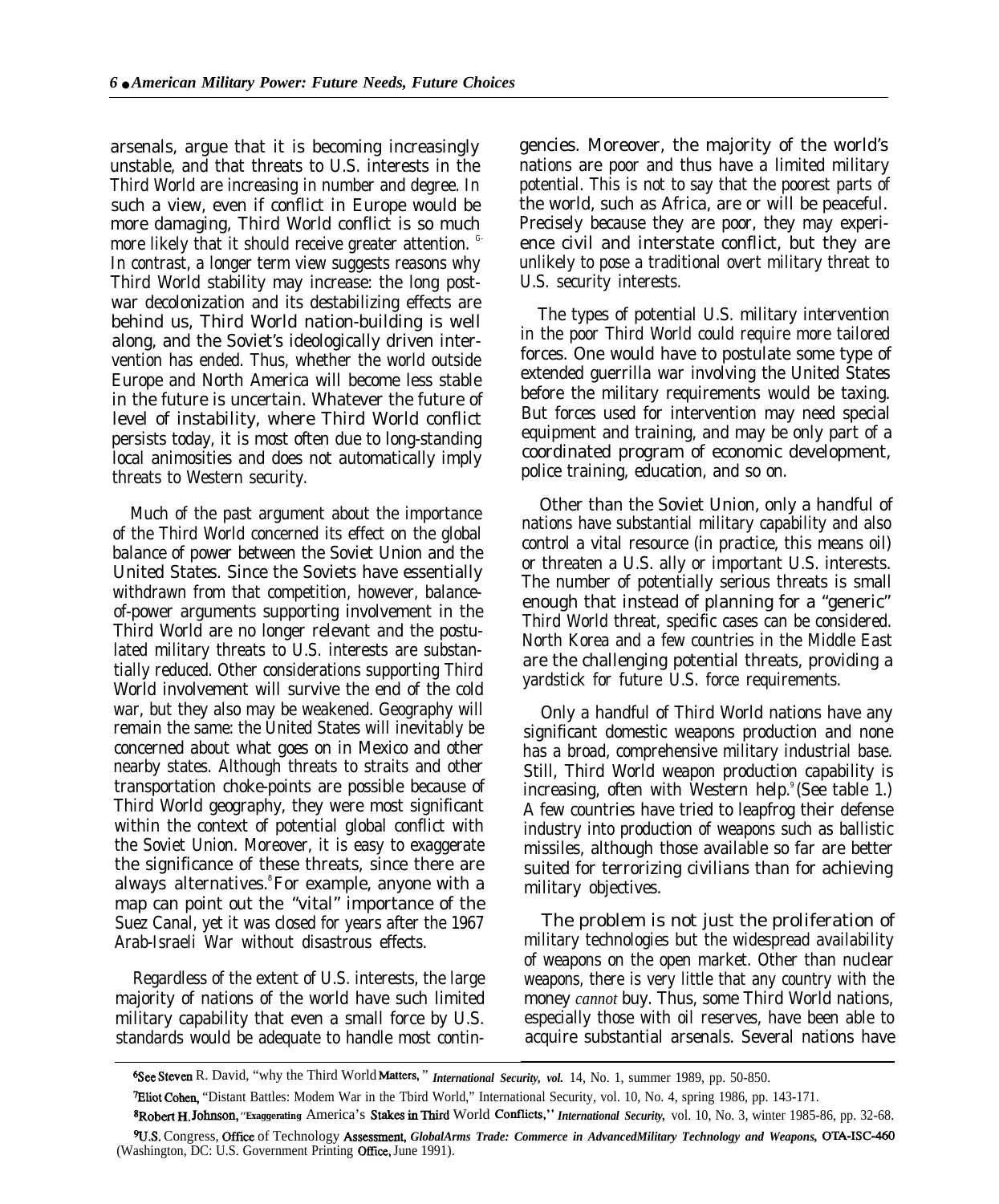| <b>Major independent</b><br>weapon production | Indigenous production of<br>a wide range of weapons | Limited production of<br>many types of weapons | Limited production of<br>a few types of weapons | Minimal weapon<br>production capability |
|-----------------------------------------------|-----------------------------------------------------|------------------------------------------------|-------------------------------------------------|-----------------------------------------|
| <b>United States</b>                          | <b>Brazil</b>                                       | Chile                                          | Argentina                                       | Algeria                                 |
| Soviet Union                                  | India                                               | Greece                                         | Egypt                                           | Iraq                                    |
| France                                        | <b>Israel</b>                                       | Indonesia                                      | North Korea                                     | Libya                                   |
| Germany                                       | South Korea                                         | Iran                                           | Taiwan                                          | <b>Morocco</b>                          |
| United Kingdom                                | Yugoslavia                                          | Malaysia                                       | Canada*                                         | Syria                                   |
| China                                         | South Africa                                        | <b>Singapore</b>                               |                                                 |                                         |
| Poland                                        | Spain*                                              | Pakistan                                       |                                                 |                                         |
| Czechoslovakia                                |                                                     | <b>Thailand</b>                                |                                                 |                                         |
| Italy                                         |                                                     | Turkey                                         |                                                 |                                         |
| Sweden                                        |                                                     |                                                |                                                 |                                         |
| Japan*                                        |                                                     |                                                |                                                 |                                         |

**Table l-Countries Producing Weapons—Now Through 2000**

'Additional estimates **by OTA.**

**SOURCE: Briefing by David Louscher, "Patterns of Demand and Supply of Weapons."**

bought sophisticated types of weapons that, even if not possessed in large numbers, can severely complicate U.S. defense plans. Antiship cruise missiles are an example. Although some defense contractors have suggested promoting arms sales to support the U.S. defense base, this policy makes little sense if it encourages sales of weapons to countries that may become America's enemies.

#### *The Continuing Nuclear Threat*

Soviet intercontinental-range nuclear weapons continue to pose a direct threat to the United States. Although the threat from Soviet conventional forces is much reduced and the Warsaw Pact threat has disappeared, there has been no comparable reduction in the capability for destruction from Soviet central nuclear systems. But even though Soviet nuclear capabilities are practically undiminished, there is still a reduced risk to the United States, for several reasons.

First, although military planners often say that one should disregard intentions and concentrate only on capabilities, that is too simplistic. Both the British and the French have nuclear arsenals that could destroy the United States as a modern society, yet Americans do not worry about those capabilities because of their confidence in the intentions of these two allies. The Soviet Union clearly has become less belligerent over the last several years and any intention to use nuclear weapons is certainly even more remote than in the past.

Second, nuclear war would be so horrendous that no one could easily imagine incentives strong enough to start one. Most military planners have judged that the most probable route to nuclear war has been escalation from conventional war. With the

diminished probability of conventional war between the United States and the Soviet Union, the risk posed by the Soviet nuclear arsenal has been indirectly reduced.

Finally, the recently completed START arms control negotiations offer hope that the future threat to the United States from Soviet nuclear weapons will be reduced through further cuts in numbers and types of weapons (particularly heavy ICBMs). Each side's modernization drives the other's to some extent and requires costly countermeasures, for example, to maintain survivability. Even if the two superpowers remain wary of each other, changes in the Soviet Union are such that it is now at least conceivable that retaliatory security can be assured by cooperatively refraining from deploying counterforce weapons.

Perhaps the greatest potential for an *increase in the* threat from Soviet nuclear weapons would follow from instability in, or a breakup of, the Soviet Union. In that case, nuclear command-and-control could pass to untested, perhaps unstable governments. The Soviet coup and its aftermath forcefully demonstrated the potential dangers. However, the breakup of the Soviet Union could also lead to the rapid dismantling of its nuclear forces particularly with encouragement from the United States, such as the recent unilateral reductions in the number and readiness of its nuclear weapons. The events unfolding in the Soviet Union at this time carry both risks and opportunities.

U.S. policy of extended deterrence has assigned to strategic nuclear systems in the United States some role in defending Europe. Nuclear weapons were meant to weigh in the final balance as a deterrent to conventional aggression. As the conventional threat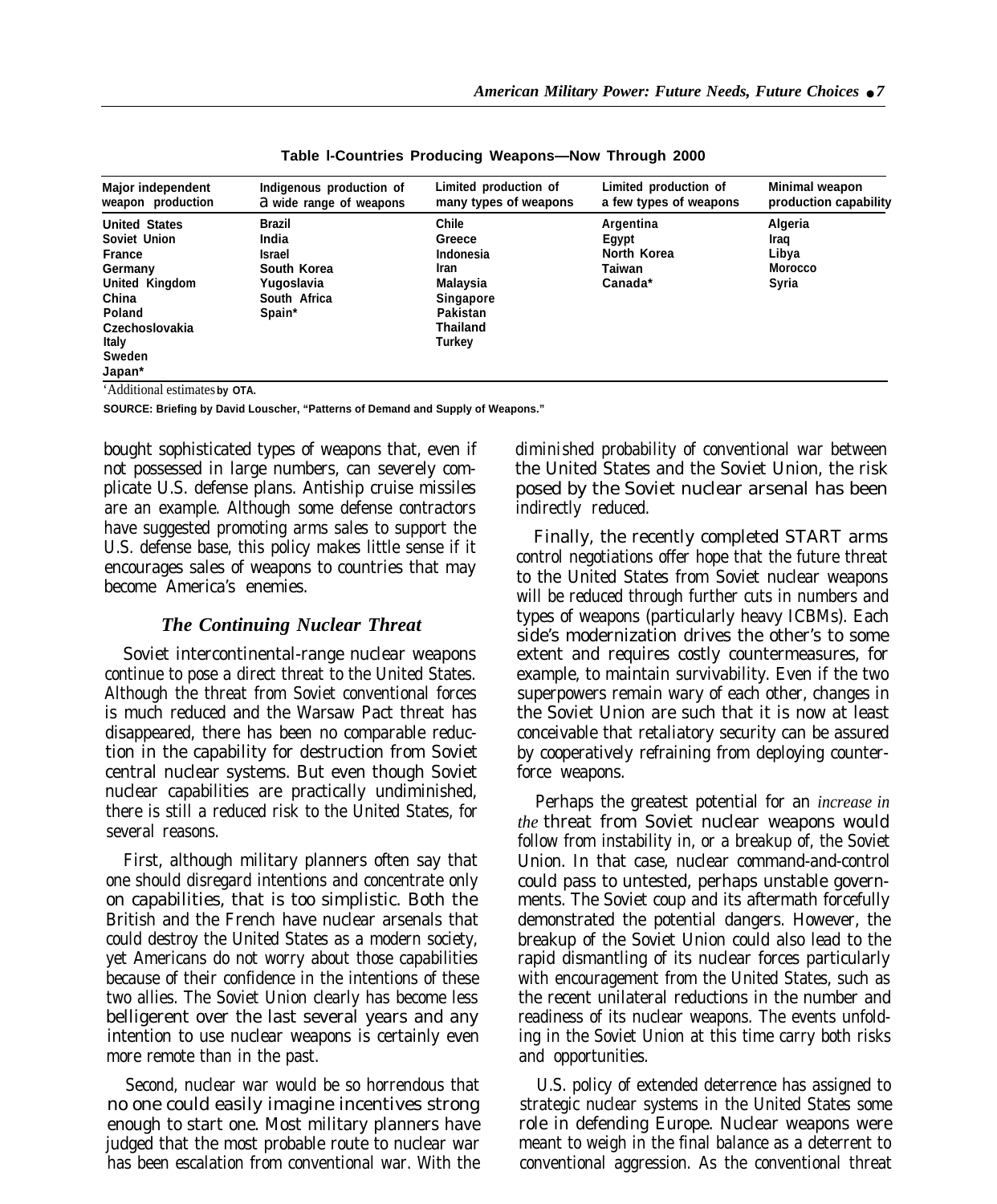to Europe is reduced, nuclear weapons need to keep only their purer deterrent function of deterring the other side's use of its own nuclear weapons, and the further deterrent provided by nuclear weapons would become redundant. As a result, the nuclear force intended to deter conventional attack could be proportionately reduced.

Although the Soviet nuclear threat may be diminishing, there is the continuing worry about the second tier of nuclear powers, particularly China, and the additional concern about the spread of nuclear weapons to other nations. In the past, the Soviet nuclear arsenal has been so huge that China's weapons seemed insignificant. If large Soviet reductions occur, then more attention must be given to China and other nuclear states.

The nuclear club has grown very little over the past 10 years but other nations are trying to develop nuclear weapons or are on the verge of having them. Nuclear weapons are so destructive that possession by even one hostile nation could be a significant threat to the Nation's physical security. This makes defense difficult; for example, a weapon could be carried in a single ship into any of dozens of harbors. Moreover, deterrence by the threat of retaliation, which seems to have worked in the past, may not be effective against irrational leaders who may acquire nuclear weapons.

Another strategy is to prevent the spread of nuclear weapons. Here there is some room for hope since the existing nuclear powers cooperate fairly well to discourage further proliferation and most non-nuclear states with a nuclear weapon potential have chosen to forego the option.<sup>10</sup>The problem, then, is not a general worldwide rush to go nuclear by every country that is technologically capable of it, but rather a few nations, such as, Pakistan, Libya, and Iraq, that appear intent on acquiring nuclear weapons. Although these cases present a challenge, isolation, persuasion, coercion, and sanctions work better against a few renegades than against a general trend and they are far less costly than deploying a strategic defense system.

### *Summary*

*The* global security environment has become more favorable to the United States over the last few years and the trends point toward continuing improvement. The Soviet threat is reduced, while the military threat from Third World conflicts has diminished now that these continuing conflicts have been removed from the superpower context. U.S. force planners must not assume that military forces or conflict around the world are necessarily a threat to U.S. interests.

Those Third World crises that do flare up will be much easier to handle in the absence of the threat of Soviet intervention hanging over every move. Imagine the recent war against Iraq if it were still a Soviet client state. Each U.S. action would have been judged against the risk of Soviet involvement, and the Syrians and several other Arab states most likely would have withheld support from the United States or even sided with Iraq. The Europeans, worried about antagonizing the Soviets on their own front, would have been much less forthcoming. What was already a formidable task might have become paralyzingly complex.

The change in the nature of the military threat will result in changes in the required military force structure, creating new needs for the supporting technology and industrial base. But competing requirements for military forces create conundrums for defense base planning. With the sharp decline in the Soviet threat, the large increase in warning time available before it could launch a credible conventional attack, and anew buffer of independent states between NATO and the Soviet Union or its successor states, the challenge of meeting a future major threat involves reconstituting a huge U.S. military capability at least as quickly as the new threat emerges. That period of competitive rearmament could take years. On the one hand, no one proposes that the United States should maintain a standing army sized to meet a reconstituted Soviet military capability or some other great-power threat. On the other hand, there are many lesser contingencies that require forces-in-being, and the defense base requirements of those forces will be very different from those needed to reconstitute forces to meet a new superpower threat. How to allocate limited resources between these two requirements will be one of the important policy questions concerning the defense industrial base in the coning decade.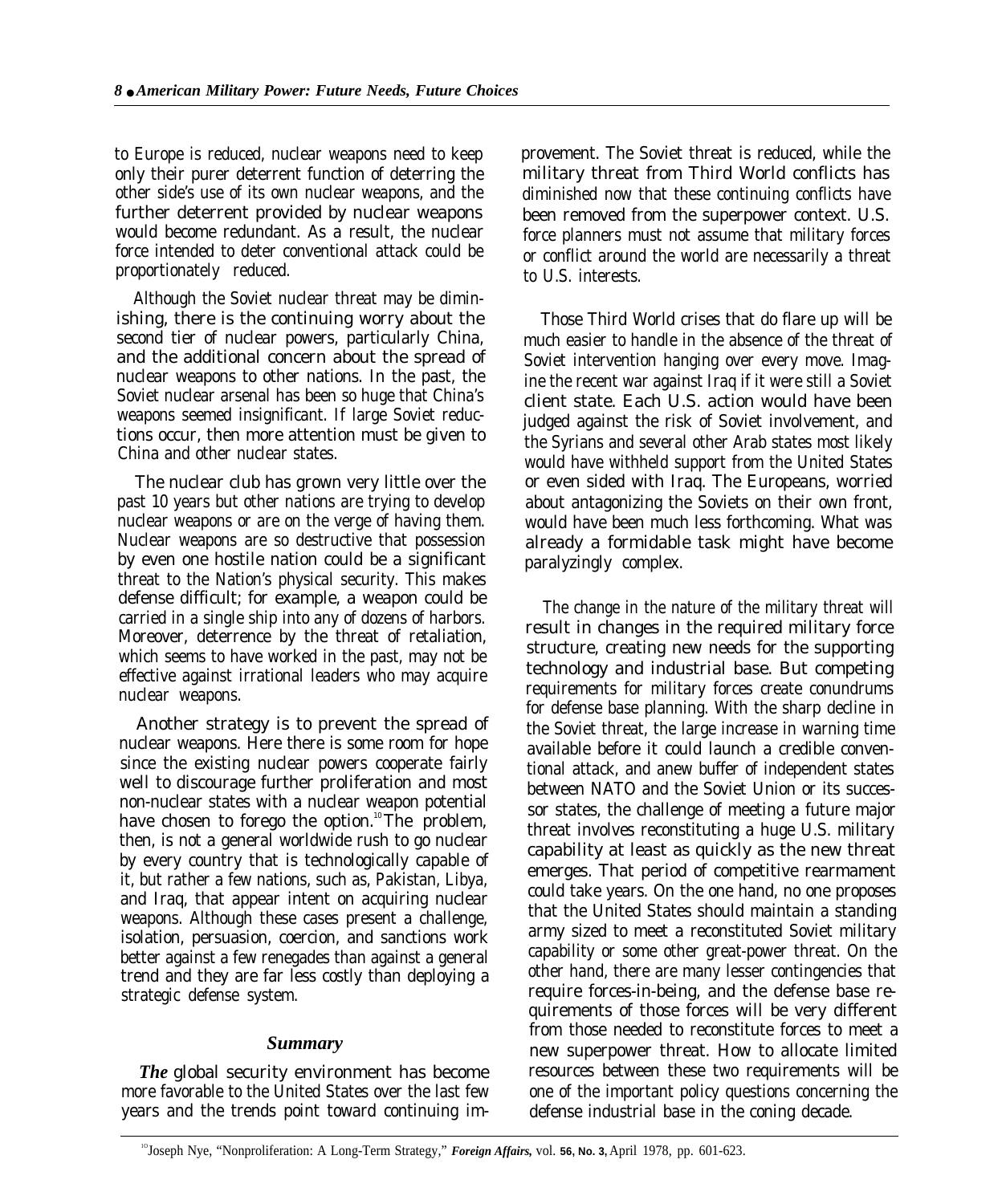## **FOUR CHOICES ABOUT HOW TO REACH OBJECTIVES**

Desired characteristics of the Nation's future military forces will result primarily from political choices, assumptions, and judgments; few decisions will fall out from objective calculation. Nevertheless, these decisions should be based on a few important policy choices.

There are four primary policy decisions that will affect the defense technology and industrial base. They are:

- 1. the expected size and type of the threat or contingency that available forces will be expected to meet,
- *2.* the desired rate at which forces should be committed and the length of time the forces need to be sustained,
- *3.* the autonomous capability for unilateral action desired for those forces, and
- *4.* the expected performance of U.S. weapons compared to those of potential adversaries.

These choices are summarized in table 2.

These force-structure choices should not be thought of as independent parameters in an equation but as different perspectives from which to examine a very complex problem. The options are closely interrelated. For example, the size of the Navy, and specifically the number of aircraft carriers, is determined in part by the total force capability required and in part by the desired reaction time of the carriers.

The United States still has to decide which contingencies it wants to handle with forces-inbeing. There will always be hypothetical contingencies that would require a national mobilization and general expansion of the military, for example, against countries the size of the Soviet Union, India, or China. On the other hand, operations smaller than defending against an all-out Soviet attack on Europe, such as the ones in Grenada, Panama, and the Persian Gulf, could be handled with plausible levels of active forces. Since none of these lesser cases present immediate threats to the fundamental security of the country, U.S. defense planners must use somewhat subjective judgment in choosing which contingencies to handle with available forces.

Whatever the size of any particular military force, the Nation must decide on the readiness of that force. Very different readiness levels are required if the President wants U.S. forces to occupy Panama within 24 hours as compared with taking 6 to 12 months to do the same thing. Readiness is reflected most explicitly in the ratio of standing to reserve forces but also in the training time of standing personnel, the stock of spare parts, and the level of maintenance of weapons.

Since the beginning of the Second World War, the United States has relied on allies to help protect even its most vital interests. Although the Nation has maintained an autonomous nuclear retaliatory force, the United States has chosen to forego the ability to conduct major military operations without allied or host-nation cooperation. Interdependence with allies affects industrial-base needs in two ways: first, directly by influencing the size and composition of

| Table 2—Force-Structure Choices Affecting the Defense Technology and |  |
|----------------------------------------------------------------------|--|
| <b>Industrial Base</b>                                               |  |

| National security policy choice Military force implications | DTIB implications                                                                                  |                                                                                                               |
|-------------------------------------------------------------|----------------------------------------------------------------------------------------------------|---------------------------------------------------------------------------------------------------------------|
| planned for                                                 | Size and nature of contingency Size and capability of overall<br>force                             | Size of sustaining base, surge<br>and mobilization capacity                                                   |
| Urgency of dealing with<br>contingency                      | Readiness of force, active/<br>reserve ratios, training tempo,<br>war reserves                     | Responsiveness, lead times                                                                                    |
| Autonomy of action                                          | Degree of integration with allied<br>forces, size and readiness of<br>forces, composition of force | Use of foreign technology, use of<br>foreign production, coopera-<br>tive logistics planning                  |
| Qualitative or quantitative<br>emphasis in weapons          | Performance and number of<br>weapons                                                               | Sophistication of supporting tech-<br>nology base, allowed depend-<br>ence on global commercial<br>technoloav |

**SOURCE: Office of Technology Assessment, 1991.**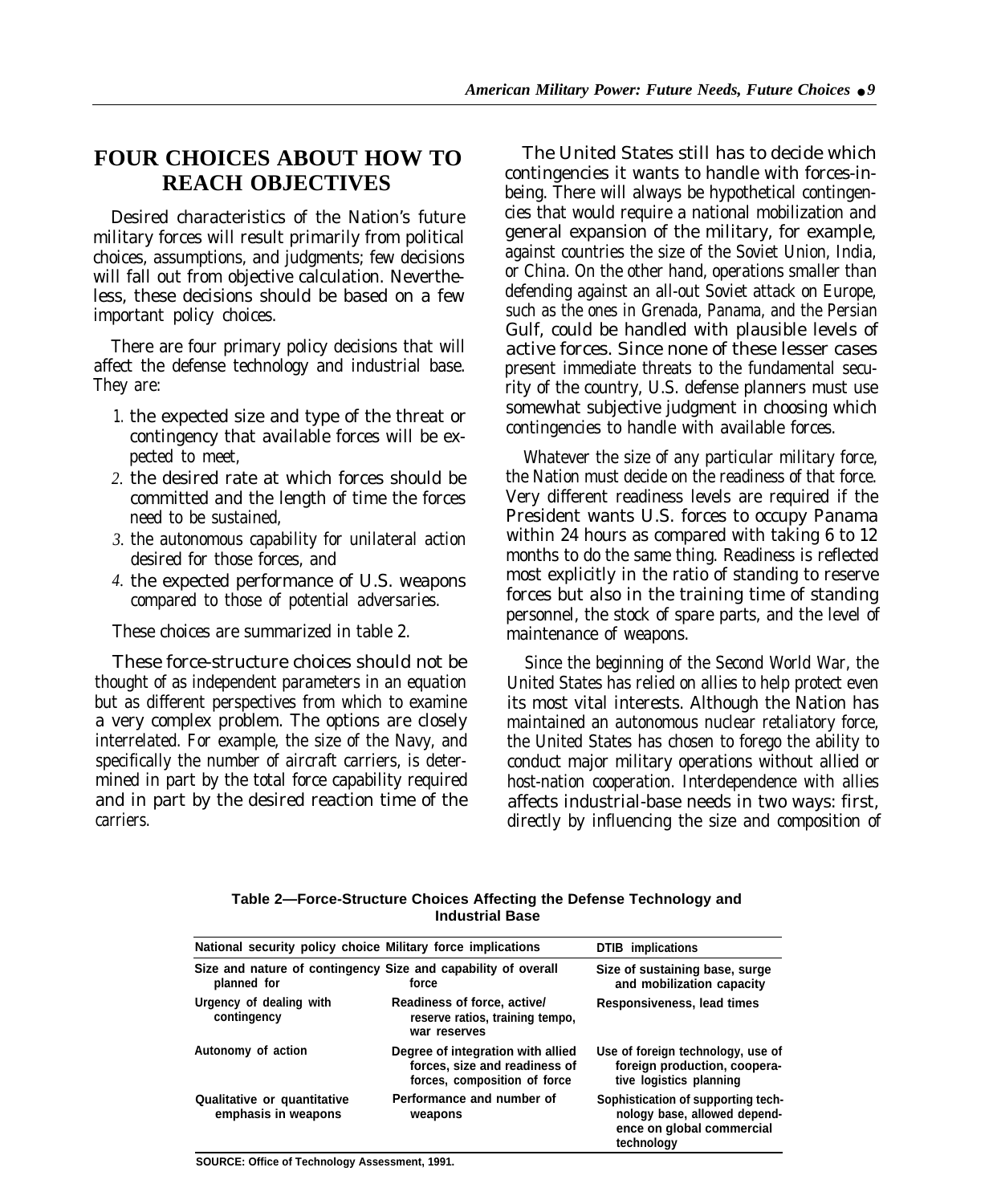the forces needed for various contingencies and, second, by determining the extent to which the United States allows itself to rely on foreign supply of weapons and components.

The fourth force structure decision that will affect strongly the requirements of the industrial base is the desired performance of U.S. weapons. The United States has made a policy of having weapons of superior performance to those of potential adversaries, even if that has required sacrificing quantitative superiority. Producing weapons with high performance at acceptable cost has required maintaining technological superiority over potential enemies. This policy is not written in stone. Indeed, during the Second World War, the United States was renowned not just for the quality of its weapons but for their overwhelming numbers. Even if the Nation continues to pursue a policy of maintaining qualitative superiority, the question of trades between quality and quantity will remain.

Each of these policy choices is expanded below.

### *Size of Contingency*

**The size** of the threat that U.S. forces must be capable of handling, that is, the overall capability and power of the Nation's military force, is the most important single choice to be made about them. This section discusses some of the considerations that will go into making that choice.

Measuring military power is extremely difficult, and several units of measure are commonly used. Perhaps the best overaIl comparison of capability in modern conventional war is total resources expended for military forces, as measured by dollars spent. Total resources corresponds to the investment in modern weaponry and the sidled manpower to run it. Measures of capability used by military planners include total number and quality of people under arms, and the firepower, mobility, and vulnerability of major weapons (tanks, planes, and ships). Total resources invested is another rough, aggregate measure of overall capability.

Using any measure for a relative comparison of two military forces can be even more problematic. Furthermore, static comparisons of today's forces may tell us little about the military *potential* of a nation. For example, the existing military power of Japan measured by its deployed tanks and planes is much less than the military potential that Japan could achieve after a few years' mobilization. In

contrast, some oil-rich countries may have huge inventories of modern weapons but may lack the industrial infrastructure to support them, a profound weakness in any long-term conflict. Simple comparisons of industrial capability alone are also inadequate. Again using Japan as an example, because it is an island-nation short of natural resources, Japan's military potential is vulnerable to disruption by naval blockade. Clearly, measuring military requirements will always be difficult and neither completely quantitative nor precise.

The size of future U.S. forces will be determined by judgments about the size of contingencies to be handled, the likelihood of those contingencies, and the risks of not being able to handle them. Figures 1 and 2 provide some global perspective on the military challenges confronting the United States. Figure 1 shows military spending of those nations with the largest military budgets. What stands out starkly from the figure is that the United States and the Soviet Union do not just outspend other countries but overwhelm every other nation's military spending.

In fact, other than the Soviet Union, no other nation spends on its military as much as *one-eighth* as much as the United States does. This distant second tier of nations with significant military spending is made up overwhelmingly of America's closest allies: the United Kingdom, France, Germany, Japan, Italy, and Saudi Arabia. As measured by spending, there is little competition other than the Soviet Union; if the United States were to halve its defense budget, it would still outspend the nearest competitors by a factor of 4. (The ratio of spending will hold steady with many of the European countries even after U.S. budget reductions because they, too, will be reducing their spending after the CFE Treaty goes into force.)

Again with the exception of the Soviet Union, no *large* nation spends as great a fraction of its gross domestic product (GDP) on its military as does the United States, even though it has the largest GDP in the world. The other countries that spend a greater fraction of GDP on the military than the United States are a few oil-producing states with valuable, easy-to-seize assets and small populations to defend them (e.g., Oman), face perceived immediate threats (e.g., Israel), are involved in hostilities or insurrection (e.g., Angola), or are militarized societies (e.g., North Korea).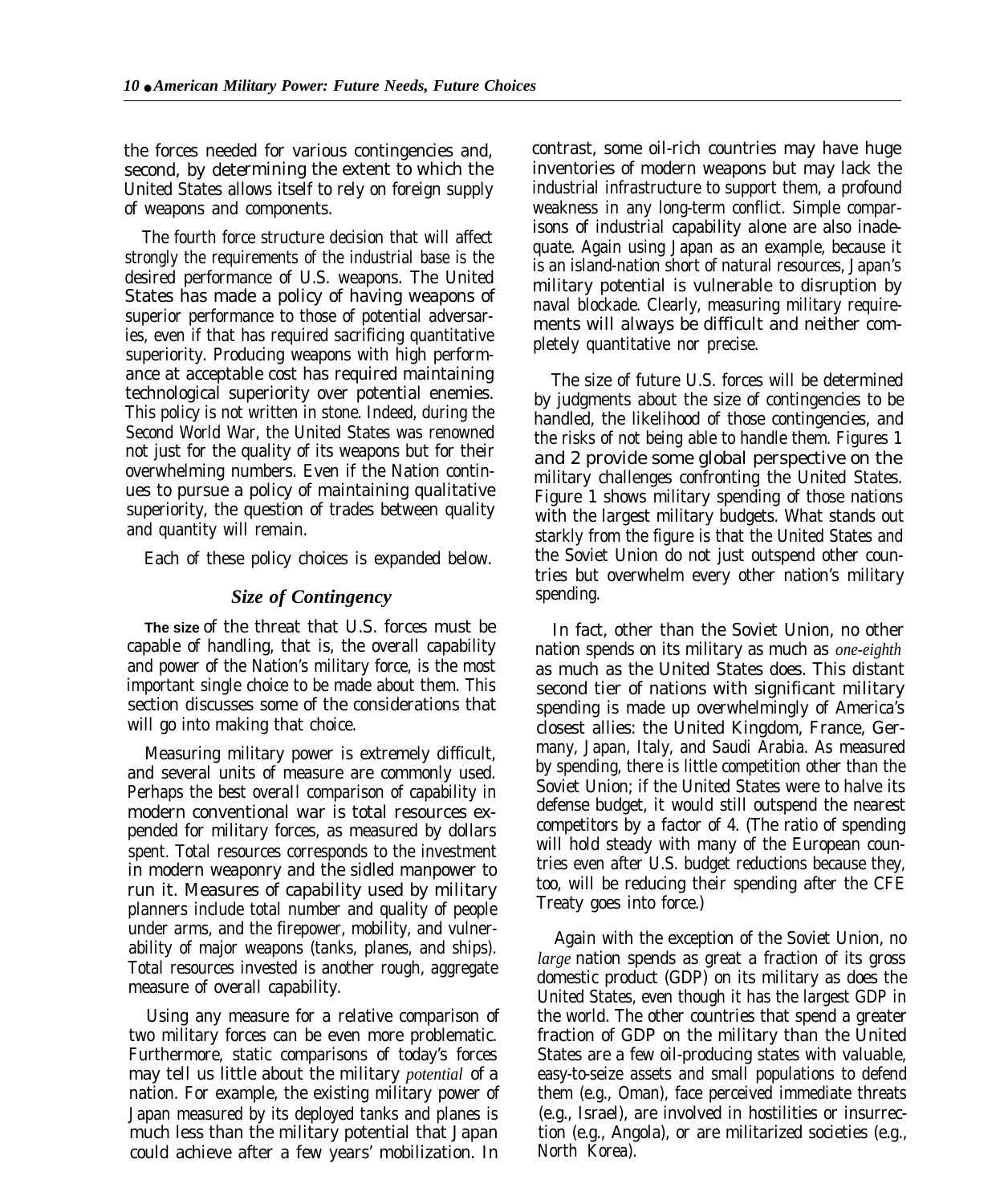**Figure l—Major National Military Budgets, 1988**



**SOURCE: U.S. Arms Control and Disarmament Agency.**

Figure 2 shows another measure of a nation's military power, total personnel in the armed forces. By this measure, the United States does not standout so clearly, nor is there a sharp cut-off that divides the great from the small. Yet even if the United States halved its total number of personnel, it would still count among the largest forces in the world. (Note that by halving the force the United States would only lose relative rank with India and Vietnam.) If the United States halved its current personnel strength and maintained its current quality of troops, training, and equipment, it would still have both one of the largest and best militaries in the world.

Although not a perfect measure, total national resources are a good frost cut at military *potential.* Figure 3 shows GDP for the largest economies of the world. Again, the United States stands out from the rest of the world and the nearest competitors are counted among America's military allies. Thus, by any measure—spending, major weapons, total men under arms-only a few nations are in the same league as the United States. This suggests that an analysis of future military force requirements could profitably concentrate on comparison to a few specific nations—for example, Syria, Iran, and North Korea.

### *Readiness of U.S. Forces*

After deciding the size of U.S. forces, the next most important policy decision to be made concerning them is their state of readiness. According to the

**Figure 2—Active Armed Forces Personnel, 1988**



**SOURCE: U.S. Arms Control and Disarmament Agency.**

**Figure 3-Gross Domestic Products, 1988**



**SOURCE: U.S. Arms Control and Disarmament Agency.**

Department of Defense definitions, readiness as a military term refers to the fraction of a force that can be committed to a fight without unacceptable delays and acquit itself well. Factors determining readiness include: the quality, training, and reaming levels of military personnel; the condition and maintenance of equipment; the state of collective training of units and crews; the quality of command, control, communications, and intelligence (C3I) support; the location and mobility of forces; and logistics support.

When a force is "ready" is, of course, partly a judgment. On the one hand, any force can be thrown into combat without training, but disaster may await them. On the other hand, any force would probably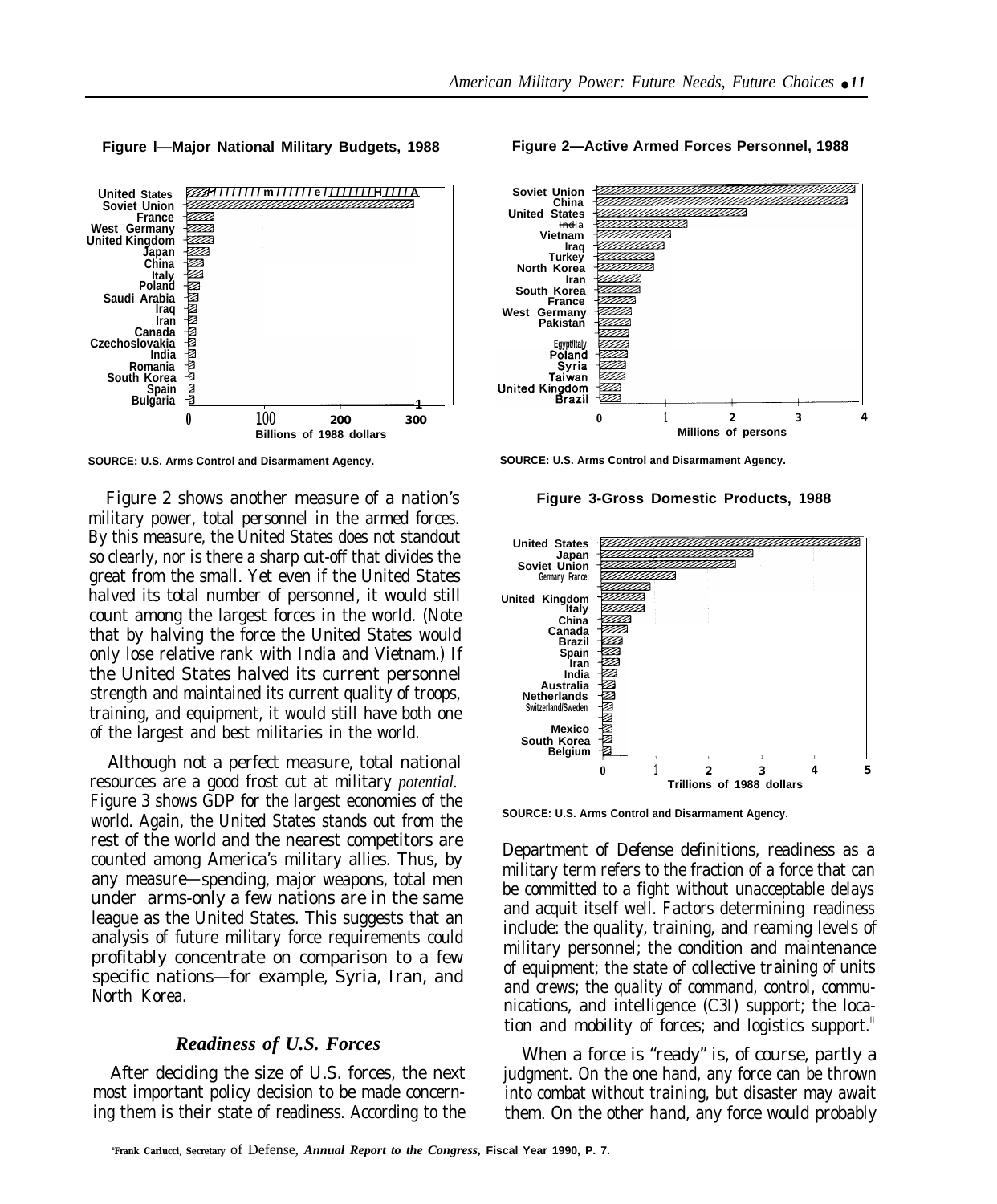benefit from additional training and attention to weapons. Overall readiness of the total military forces is affected primarily by the ratio of active to reserve forces, but any particular reserve unit can be at varying levels of readiness (where 'readiness' is defined by how long it would take to get prepared to fight). Readiness is also affected by the deployment, the training tempo, and the support of active forces, particularly the transport planes and ships required to get them where they are needed.

Decisions about maintainingg readiness will include calculations about both the costs of staying ready and the costs of not being ready. The costs of readiness are clear. To maintain ready personnel requires high levels of realistic training for active personnel, which in turn means wear and tear on equipment, fuel for vehicles, and salaries for the people. Maintaining ready equipment means bins full of spare parts and aggressive maintenance schedules, all of which costs money.

Estimating the costs of not being ready is more difficult. The greatest danger would arise if a hostile power could attack so quickly and so severely that the victimized state could not recover to defend itself further. This situation characterizes the vulnerability of many small nations, and that of the United States to intercontinental nuclear weapons. Fortunately, the United States is large, militarily powerful, and separated from potential enemies by great oceans, so that its homeland and military industrial potential could not be overrun in a conventional (i.e., nonnuclear) surprise attack. The United States may pay a price for not being ready, but its survival will not be in jeopardy.

Nevertheless, wars and threats can flare up quickly in places where the United States has interests, and sometimes costs can be incurred by delaying a military response. The North Korean attack on the South in 1950 provides an example. Had the United States completely lost its foothold on the peninsula, then the cost—both in materiel and lives-of later having to make a "forcible entry" could have been much higher.

Against a giant adversary like the Soviet Union with its huge mobilization potential, the best allocation of resources will result almost certainly in a "total force" made up of a combination of highly ready active forces and reserve forces at various lesser levels of readiness. The best ratio of active to reserve forces for secondary contingencies is controversial, and will be determined by a judgment comparing recurring costs to potential risks. Because of the United States' power and distance from enemies, however, it will always have some time to prepare for a major non-nuclear war. Thus, U.S. military forces can be composed of a limited number of active troops to deal with quick flare-ups or to "hold the fort" until successively less ready categories of forces are brought up to combat strength. Others argue that any U.S. intervention must be quick and decisive, as much for domestic political as military reasons, and thus must be carried out with forces-in-being. This view implies that reserve forces will not be used to their full potential except in cases of total war.

Like force size, future force readiness decisions are still unresolved. Given the choice between size and readiness, most military planners today seem to prefer a smaller, highly ready force to a larger, less ready force. There are a variety of reasons for this preference but one is the perception cited above that only ready forces are usable. Others counter that highly ready forces make military involvement too easy. Indeed, several recent Presidents have argued that, as Commander-in-Chief, they can commit active forces as they see fit, even to the extent of engaging in combat. Once active forces have been raised, congressional control becomes more difficult, but Congress could put a ceiling on the extent of future U.S. involvements by limiting the size of the ready forces.

### *Interdependence With Allies*

**Since the** beginning of the Second World War, the United States has often operated militarily in cooperation with allies, but it has also sought to preserve the option for independent military action. Alliances obviously can bring to bear greater military power than any one nation alone could produce. But the United States has sought to act within a group as often for political as for military reasons. The crisis with Iraq is a good example of how the United States has sought to forge an international consensus for the use of military power. Operating within an alliance can be frustrating, but it can be a moderating influence as well.

The United States is allied with Japan, South Korea, Australia, and New Zealand, but the NATO alliance has dominated. With the collapse of the Warsaw Pact and the continuing diminution of the Soviet threat against Europe, the NATO alliance will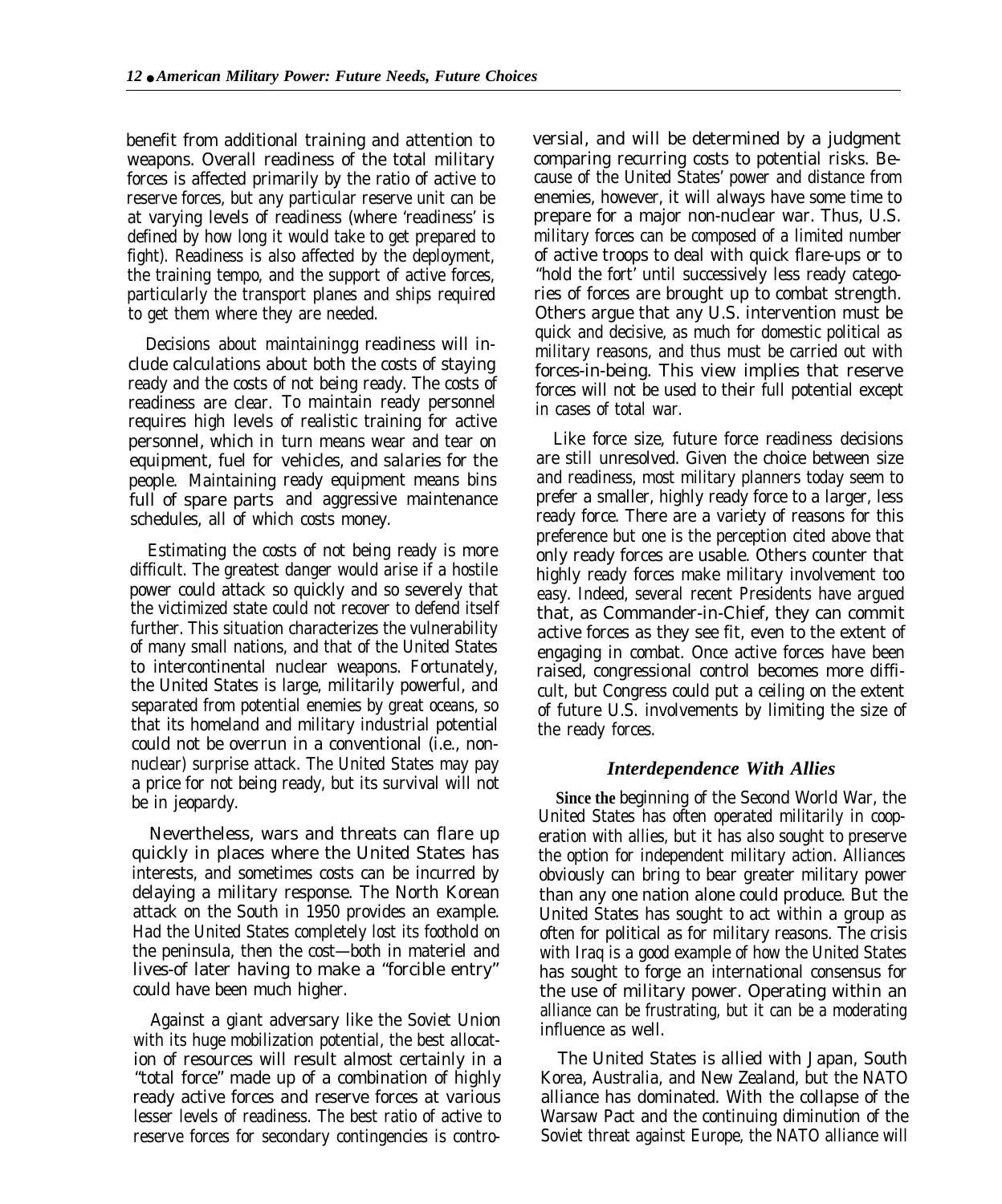certainly change. NATO could be weakened by the lack of a clear, unifying threat. However NATO evolves, the United States cannot avoid reexamining its most important alliance relationship and its attitude to alliances in general. The allowed degree of interdependence with allies is the third important policy decision affecting the nature of the future defense technical and industrial base, and will affect the required size of U.S. forces, their level of readiness, and their composition. Moreover, a consistent policy would match the degree of military and industrial interdependence.

The size and capability required of U.S. forces is related to their autonomy. The U.S. forces stationed in Germany or South Korea would have no hope of defending those countries alone and were never intended to. Clearly, if allies are fighting alongside, the requirement for U.S. forces is reduced. The logistical burden on U.S. forces is also reduced by host-nation support and the existence of secure lines of resupply. Required readiness levels are also affected by the degree to which the United States is willing to depend on allies to defend common interests. A rational division of responsibilities could leave quick response to those allies nearer the threat, while the United States maintains its huge reserve potential.

The composition of U.S. forces will depend on the degree of allied cooperation. In many cases, efficiency calls for specialization. NATO is an example of how individual nations in a group have-to a limited extent-divided up military responsibilities so that each can become more expert at their tasks or geographic areas. For example, Denmark has special responsibilities to maintain control of its straits, which are important to all of NATO; the United States has a disproportionate responsibility in air power because it can be reinforced across the Atlantic quickly; and Belgium and the Netherlands have special logistical responsibilities in their harbors. The division of these tasks maybe obvious and straightforward, but no nation's forces could do its job smoothly without the other nations' doing theirs. The disadvantage of such a division of labor is that without the cooperation of the other members of the alliance, any single member may become vulnerable. As a simple illustration, if one navy were good at protection against submarines and the other at protection against missiles, then the two may be able to work together but each would face major problems working alone.

To the extent that the United States pursues a policy of military autonomy, it will require a complete and diverse military force. If the United States is willing to forego some autonomy, in some cases giving up the option of acting without allied support, it could specialize to a greater degree. For example, some military analysts have suggested that ground forces in South Korea could be supplied by the host nation while the United States invests its resources in tactical air power capable of rapid reinforcement. This opton would result, however, in a U.S. force that might not have adequate ground power to act independently elsewhere.

The capability, readiness, and composition of U.S. forces will have indirect effects on the defense industrial base, but decisions about allied dependence will affect the base directly. The United States has depended on allies to help defend Europe from the Soviets. It also buys from these allies critical components of U.S. weapons. While these two types of dependence are different, they should be roughly consistent. Depending on a nation for a computer chip should not cause excess alarm about military (as opposed to commercial) vulnerability if that same nation is being depended on to provide combat forces when the need arises. Finally, the chosen extent of interdependence with allies will affect the degree to which some allies may depend on the U.S. defense base to supply them with weapons and logistical support.

### *Performance of Weapons*

Throughout the cold war, the United States sought to match greater Soviet numbers with fewer but higher performance weapons. This approach has been followed for so long that today it has become nearly axiomatic. One should not forget, however, that this approach is a policy choice and not an inevitable result of circumstances. A comparison of populations and productive capacity reveals that the Western allies certainly have had the option of matching the Warsaw Pact man-for-man and tankfor-tank if they had so desired.

The future choices about the performance of U.S. weapons relative to that of potential enemies will have significant long-term effects on the defense technology and production base supporting U.S. military forces. These choices will determine how much effort is devoted to research for new technology, what the sources of that technology will be, and how it will be paid for.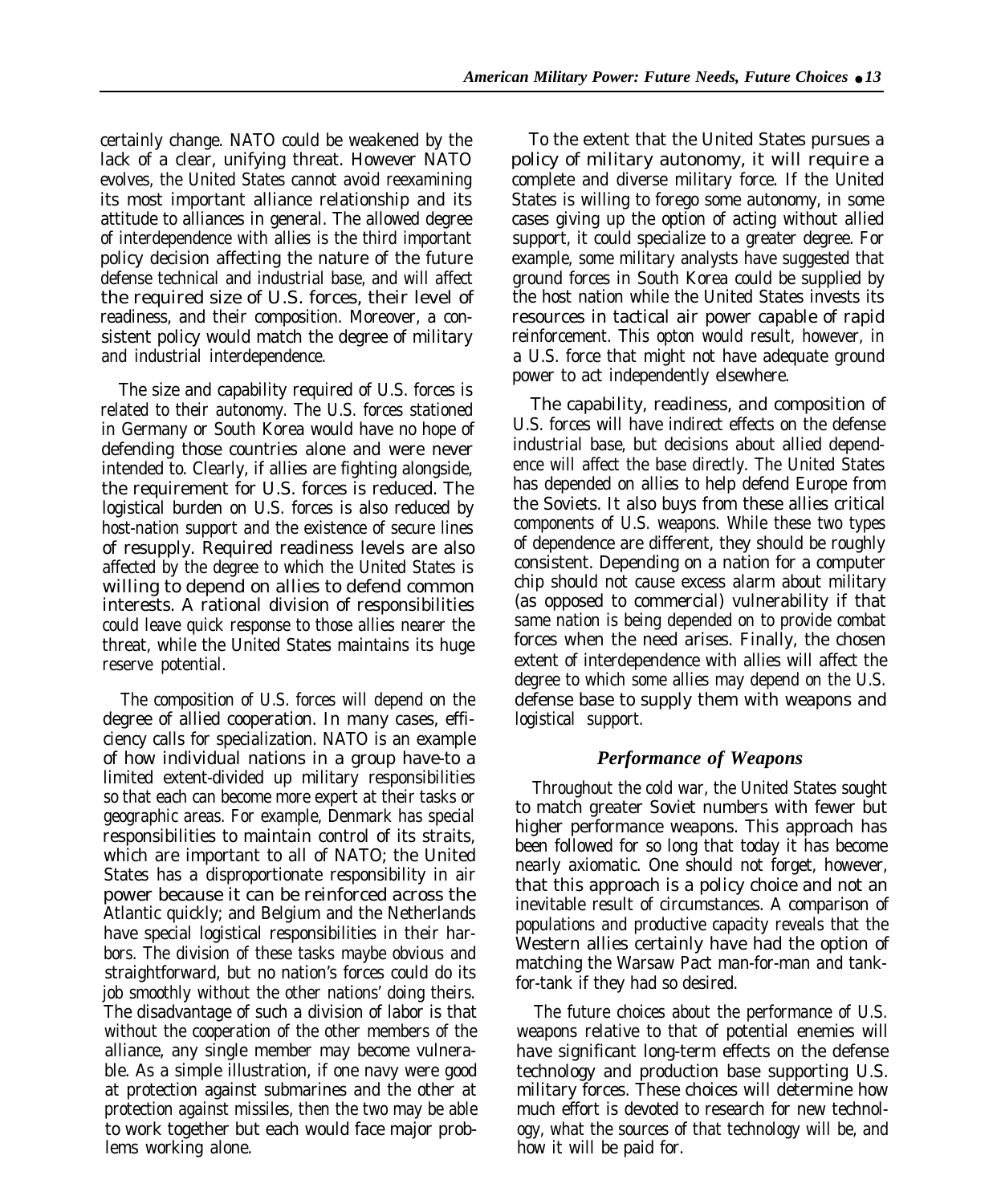The United States has, in general, sought weapons of higher performance than those of potential adversaries, even if the higher costs have required smaller numbers of weapons and smaller forces overall. The debate about the optimal allocation of resources between numbers and performance is perennial. Often the debate seems to be between two distinct camps, but in fact the positions are not as extreme as may frost appear. Everyone agrees that performance is important. Would the Royal Air Force have had an easier time in the Battle of Britain if they had been flying F-15s armed with missiles? Of course. But wouldn't they have had nearly as much of an advantage with Korean War vintage F-86s armed with guns? The question is not whether performance is important but the proper tradeoff between performance and numbers (e.g., the choice is between hundreds of Spitfires or just one F-15), and where one should stop when pursuing performance (against propeller-driven airplanes, an F-86 is probably good enough and an F-15 is overkill).

The reduced intensity of the U.S.-Soviet military competition will have an important effect on the development of U.S. weapons. Since the end of the Second World War, the Soviet Union has been the yardstick against which U.S. weapon performance has been measured. The United States will continue to develop new weapons. But if the pace of Soviet weapons development slows down dramatically, then the development of countering U.S. weapons can follow suit.

In the future, improvement in weapon performance may be harder to achieve because the total number of each type of weapon will probably be smaller, and smaller production runs do not justify as large investment in development (and, in the long run, research). Greater time between procurement cycles will increase the problem of holding design teams together or, in the extreme, maintaining the design ''culture' of a particular type of weapon. Nevertheless, the weapons of the United States, its allies, and the Soviet Union far outclass those of any other producers. Indeed, most nations of the world have armed themselves with sophisticated weapons by buying them from members of NATO or the Warsaw Pact. Although a few countries view arms exports as economically important, the original motivation for most of the weapon development was

the NATO-Warsaw Pact confrontation. Thus, with the fading of the cold war, the rate of all weapon development could be reduced.

In fact, the engine of U.S. weapons development of the future may be the performance not of Soviet weapons but those of our allies, or at least those weapons they are willing to sell abroad. Nations outside of NATO and the Soviet Union are generally not capable of broad-based defense production and will continue to purchase most of their weapon systems from U.S. and European producers. The trend today is a widening military technical gap between the United States and most nations of the Third World, although a few oil-rich countries can afford to buy some of the world's best performing weapons.

In sum, the international arms market may change the benchmark by which the United States measures the performance of its weapons. Foreign markets may help support the U.S. defense industrial base, but selling weapons to nations that may later use them to fight against the seller is clearly counterproductive in the long term. The solution, a sellers' cartel, seems obvious in principle but may be difficult to arrange in practice. In any case, a very careful cost/benefit analysis must precede any decision to support the U.S. defense industrial base by encouraging arms exports.<sup>12</sup>

Choices about the performance of future weapons will affect, and be affected by, the other policy choices outlined here about size, readiness, and independence of U.S. forces. On the one hand, if the Nation decides to reduce military personnel to levels much smaller than today's, then high-performance weapons may be needed to maintain military capability. On the other hand, depending on smaller numbers of high-performance weapons would exacerbate the problems and costs caused by very limited production runs.

Future weapon-performance goals will affect the requirements for the underlying defense technologies. At any given level of technology, better performance is available by paying more, although some performance levels are not possible at any price. If the policy decision is made to continue to press weapon performance to ever-increasing levels, then new technical capabilities will be required, in

*<sup>12</sup>U.S. Congress, Office* of Technology Assessment, Arming *Our Allies: Cooperation and Competition in Defense Technology, OTA-ISC-449* (Washington, DC: U.S. Government Printing Office, May 1990).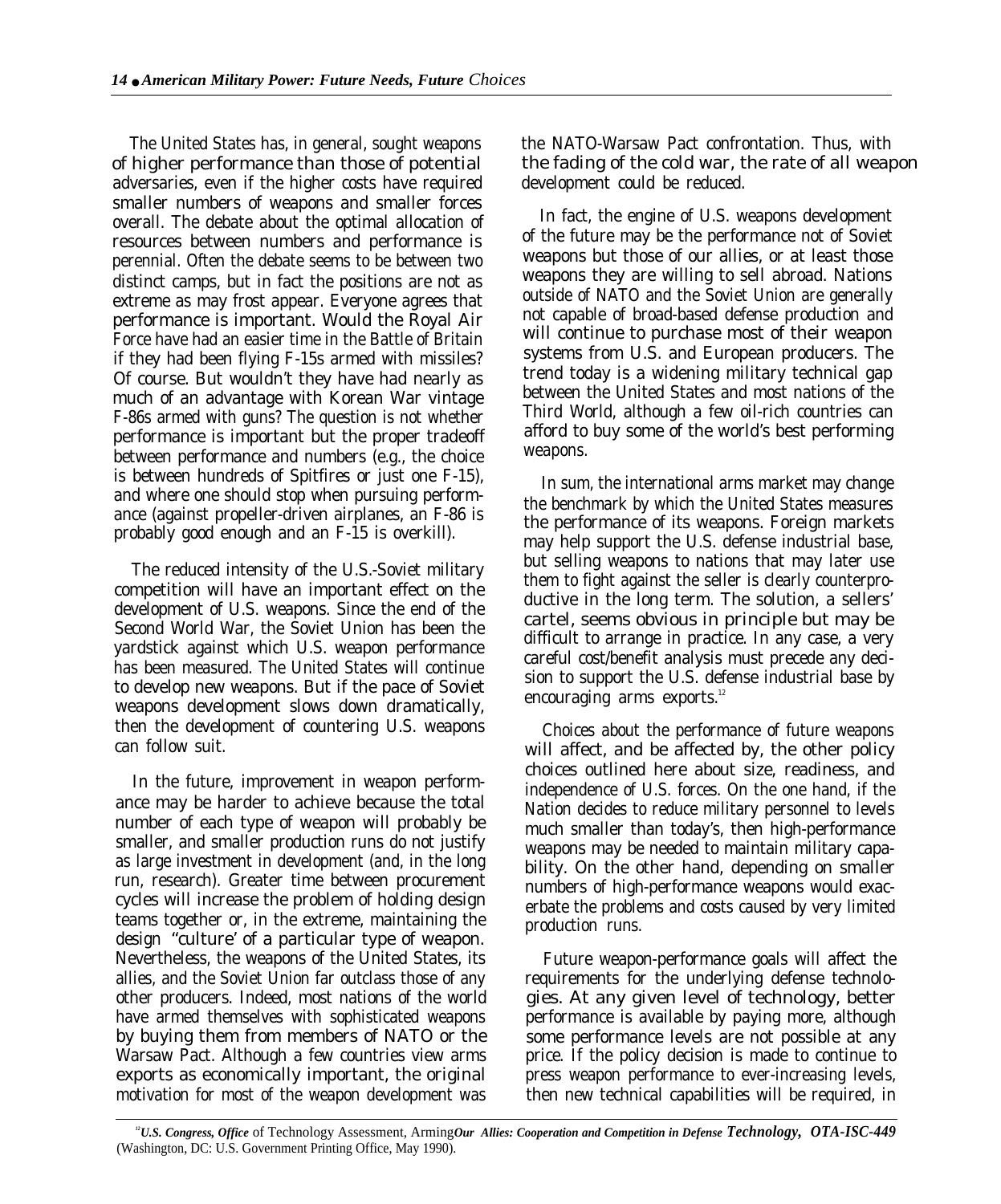turn requiring a continuing robust research and development effort.

Moreover, defense technologies must be protected to prevent other nations from using them for weapon production. Some analysts have suggested greater use of civilian, or 'dual use,' technology for military purposes at the same time that civilian technology is becoming evermore internationalized. But the objective of superior weapons performance places limits on the degree to which the United States can pursue a policy of depending on civilian technology for military purposes. To maintain an unmatched performance lead will require the United States to protect and nurture some specifically military technologies.

### **SUMMARY**

The cold war, which lasted 40 years, provided a whole generation of military planners with a basic paradigm that now must be reexamined. The cold war is over, the Warsaw Pact has disbanded, and the Soviet threat has been substantially reduced. While many places in the world, especially among the least developed nations, continue to be racked by armed conflict, only a very few of these trouble spots pose security threats to the United States in the absence of the U.S.-Soviet competition.

**The** immediate threat of a short-warning Soviet attack against NATO has been transformed into a long-warning threat of a reconstituted Soviet force. The goal of the United States is to be able to reconstitute military power at least as fast as the Soviets (or any other emerging great power). The potentially short-warning threats are from lesser contingencies, none of which present immediate challenges to the core power of the United States nor are capable of irretrievably damaging the U.S. capability to respond. Meeting the materiel requirements of the large immediate threat from the Soviet Union was difficult, but at least the threat was clear. Meeting the materiel needs of lesser threats will be much easier, but the Nation is faced with difficult tradeoffs between the costs of maintaining a ready military force and risks of not being able to meet a regional military threat in a timely manner.

Whatever choices the Nation makes about its future force requirements, those choices will have implications for the defense technology and industrial base. The base that served so well during the cold war is no longer appropriate. Careful attention must be given to the currently evolving base to assure its ability to support U.S. national-security needs well into the next century.